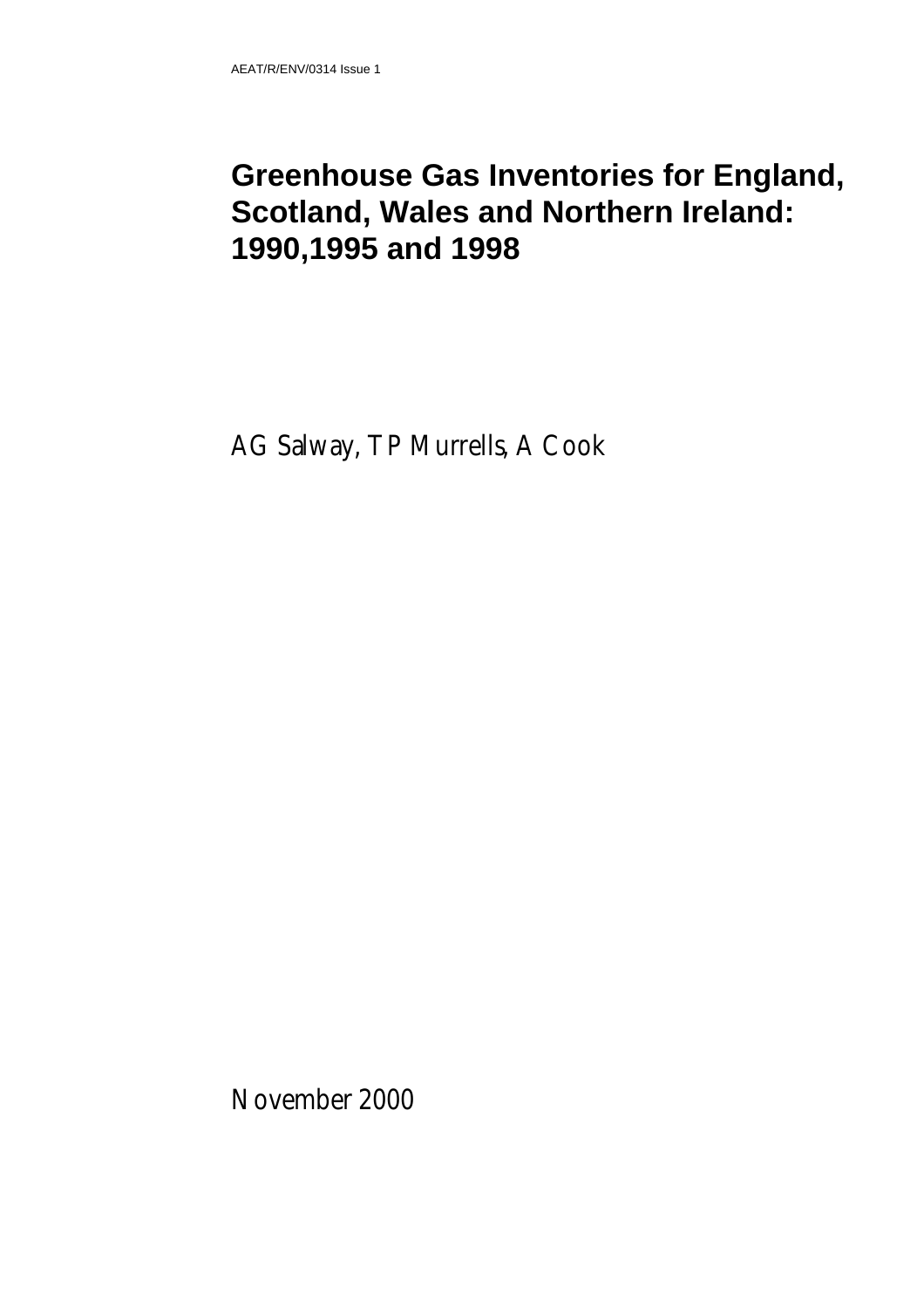### **Greenhouse Gas Inventories for England, Scotland, Wales and Northern Ireland: 1990, 1995 and 1998**

AG Salway, TP Murrells, A Cook

November 2000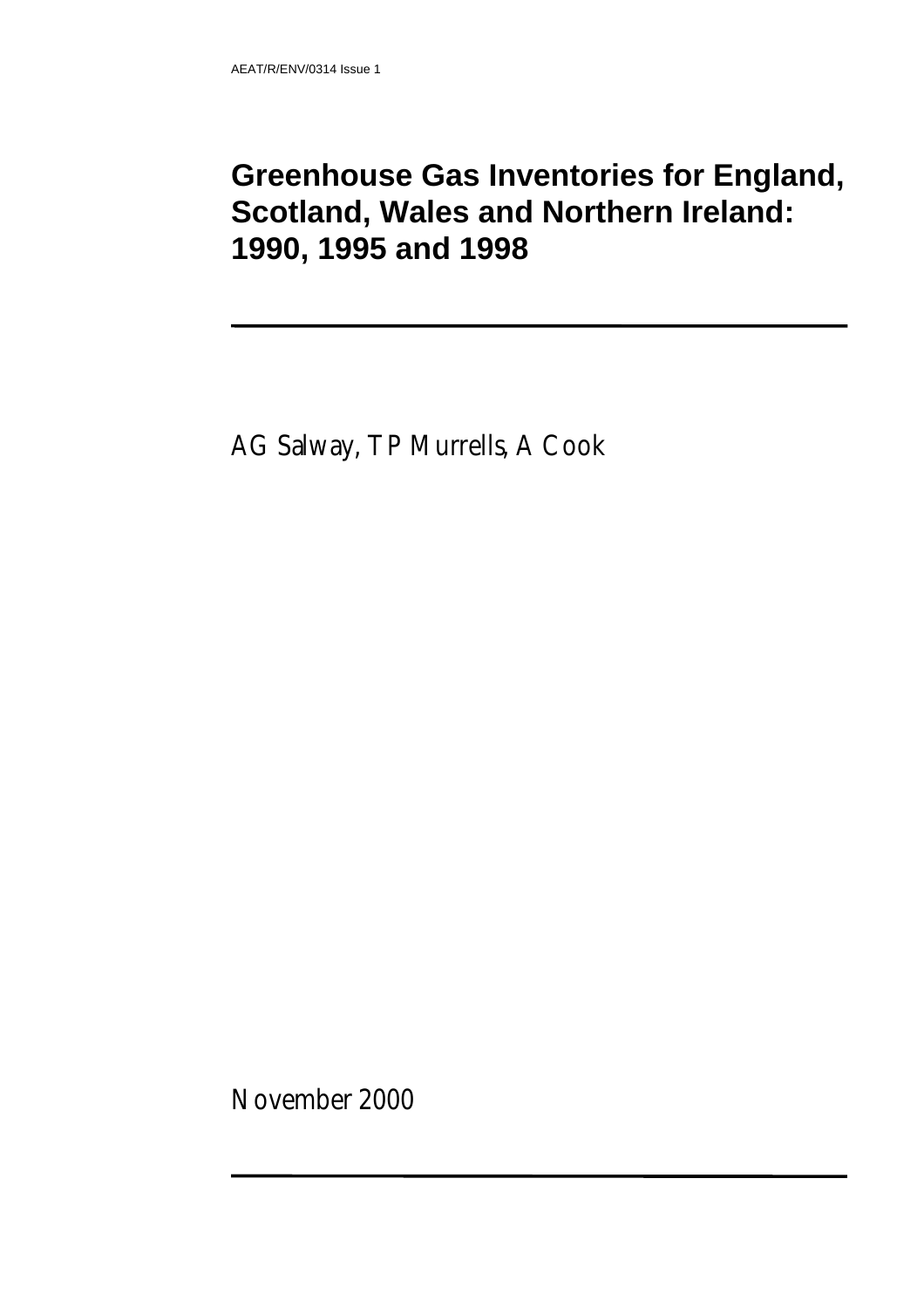| <b>Title</b>                                      | Greenhouse Gas Inventories for England, Scotland, Wales and<br>Northern Ireland: 1990, 1995 and 1998.                                                                                                                                                                             |                                                          |             |  |  |  |  |  |
|---------------------------------------------------|-----------------------------------------------------------------------------------------------------------------------------------------------------------------------------------------------------------------------------------------------------------------------------------|----------------------------------------------------------|-------------|--|--|--|--|--|
| <b>Customer</b>                                   |                                                                                                                                                                                                                                                                                   | Department of the Environment, Transport and the Regions |             |  |  |  |  |  |
| <b>Customer reference</b>                         | EPG 1/1/62                                                                                                                                                                                                                                                                        |                                                          |             |  |  |  |  |  |
| Confidentiality,<br>copyright and<br>reproduction | Copyright AEA Technology plc 1999<br>All rights reserved.<br>Enquiries about copyright and reproduction should be addressed to<br>the Commercial Manager, AEA Technology plc.                                                                                                     |                                                          |             |  |  |  |  |  |
| <b>File reference</b>                             | N:/naei-admin/naei98/regghg/report                                                                                                                                                                                                                                                |                                                          |             |  |  |  |  |  |
| <b>Report number</b>                              | AEAT / R/ENV/0314                                                                                                                                                                                                                                                                 |                                                          |             |  |  |  |  |  |
| <b>Report status</b>                              | Issue 1                                                                                                                                                                                                                                                                           |                                                          |             |  |  |  |  |  |
| <b>ISBN</b> number                                | $0 - 7058 - 1795 - 4$                                                                                                                                                                                                                                                             |                                                          |             |  |  |  |  |  |
|                                                   | <b>National Environmental Technology Centre</b><br>Culham<br>Abingdon<br>Oxfordshire<br>OX14 3ED<br>Telephone 01235 463168<br><b>Facsimile 01235 463005</b><br>AEA Technology is the trading name of AEA Technology plc<br>AEA Technology is certificated to BS EN ISO9001:(1994) |                                                          |             |  |  |  |  |  |
|                                                   | <b>Name</b>                                                                                                                                                                                                                                                                       | <b>Signature</b>                                         | <b>Date</b> |  |  |  |  |  |
| <b>Author</b>                                     | AG Salway, TP<br>Murrells, A Cook                                                                                                                                                                                                                                                 |                                                          |             |  |  |  |  |  |
| <b>Reviewed by</b>                                | <b>JWL Goodwin</b>                                                                                                                                                                                                                                                                |                                                          |             |  |  |  |  |  |
| <b>Approved by</b>                                | G Hayman                                                                                                                                                                                                                                                                          |                                                          |             |  |  |  |  |  |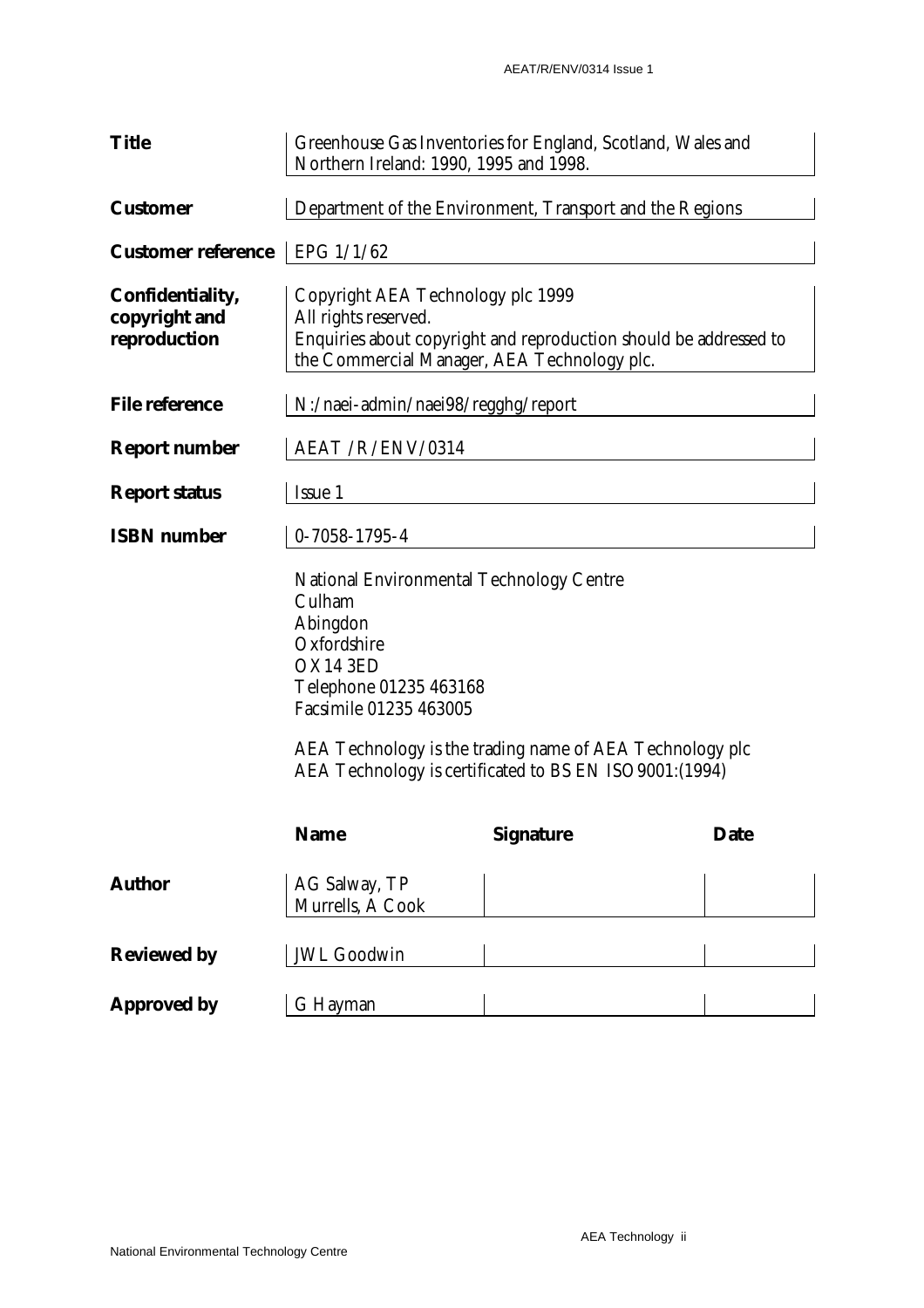# **Executive Summary**

This report presents estimates of greenhouse gas emission inventories for the devolved administrations of the UK. Separate greenhouse gas emission inventories were estimated for England, Scotland, Wales and Northern Ireland for the years 1990, 1995 and 1998<sup>t</sup>. The gases reported are:

- Carbon dioxide
- Methane
- Nitrous Oxide
- Hydrofluorocarbons
- Perfluorocarbons
- $SF<sub>6</sub>$

 $\overline{a}$ 

The estimates are consistent with the 1998 UK Greenhouse Gas Inventory (Salway, 2000) and hence the UNFCCC reporting guidelines. Some emissions mainly mobile and offshore sources could not be allocated to any region, so an extra unallocated category was used to report these.

Where possible the same methodology was used to calculate the regional emissions as for the UK Inventory. However, it was found that the data available for regional emission sources were less detailed than for the UK, and in some cases were not available. In particular, complete sets of fuel consumption data could not be found for England, Wales and Scotland. In order to make emission estimates, it was necessary to supplement the available fuel consumption data with surrogate statistics. These included, plant capacities, boiler capacities, employment statistics and production of industrial products. These were used to estimate regional emissions from the UK emission. There were fewer problems in obtaining data in the other major categories: industrial processes; agriculture; land-use change and forestry; and waste disposal. Here a representative set of regional data was available though with less detail than for the UK. As a result of these data problems the regional estimates are more uncertain than the UK estimates.

 $^\dagger$  This work was funded by Global Atmosphere Division, Department of Environment, the Scottish Executive, the National Assembly for Wales and in Northern Ireland, the Department of the Environment (Contract EPG/1/1/62). The land use change and forestry estimates were provided by the Centre for Ecology and Hydrology (Edinburgh) (Contract EPG/1/1/39)

Science policy enquiries should be directed to Dr M Meadows, Global Atmosphere Division, Department of Environment, Transport and the Regions, 3rd Floor, Ashdown House, 123 Victoria Street, London, SW1E 6DE, UK (tel: +44 (0) 20 7944 5232, fax: +44 (0) 20 7944 5219, e-mail martin\_meadows@detr.gsi.gov.uk).

Technical enquiries should be directed to Dr AG Salway AEA Technology plc, National Environmental Technology Centre, E5 Culham Abingdon, Oxfordshire, OX14 3ED, UK (tel +44 (0) 1235 46 3168, fax: +44 (0) 463005, e-mail geoff.salway@aeat.co.uk).

Technical enquiries on land use change and forestry should be addressed to Dr R Milne, Centre for Ecology and Hydrology (Edinburgh), Bush Estate, Penicuik, EH26 OQB, UK (tel +44 (0) 131 445 8575. fax +44 (0) 131 445 3943, e-mail, rmilne@ceh.ac.uk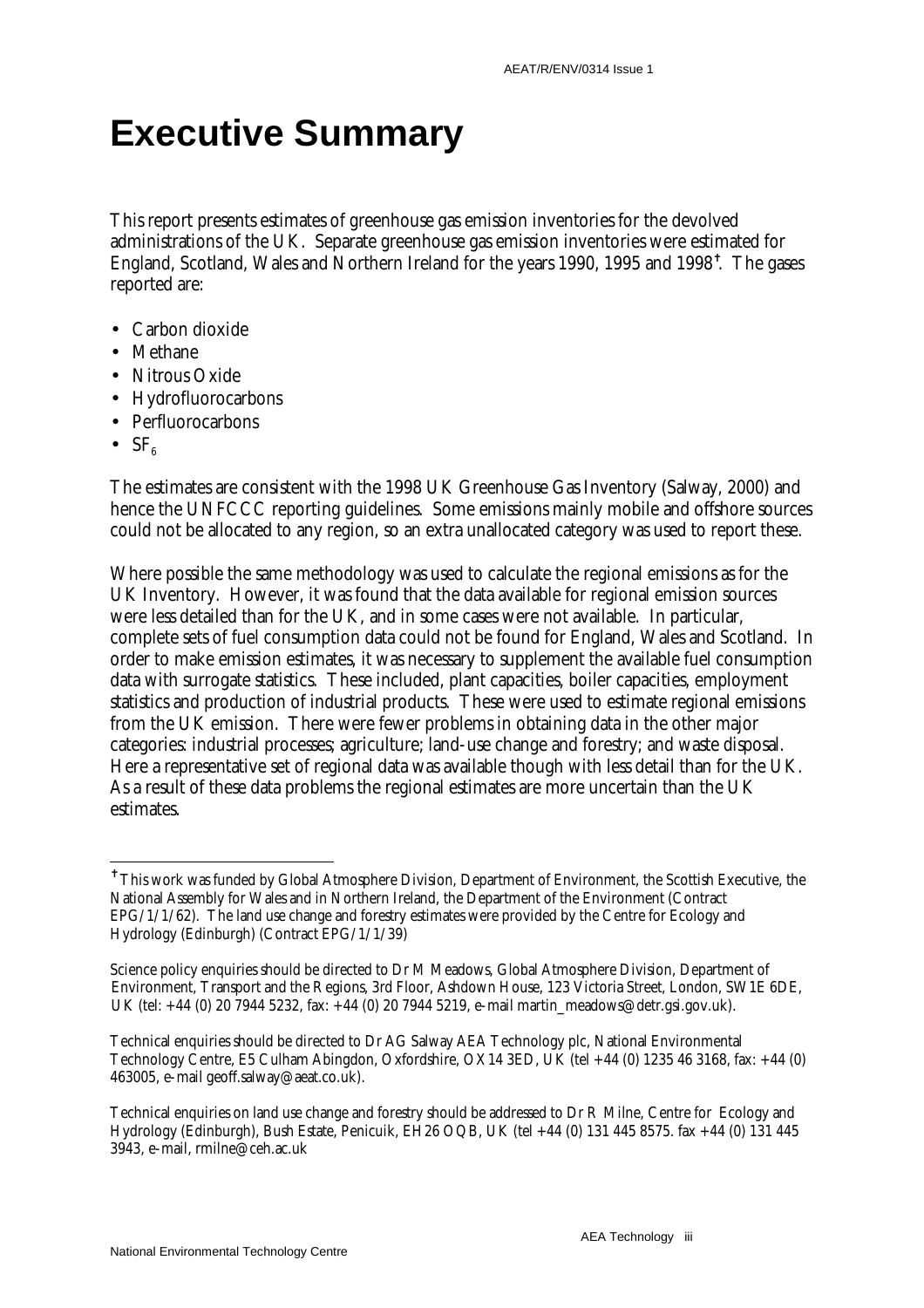The study showed that the distribution of regional greenhouse gas emissions expressed as global warming potentials in 1998 were: England, 74.0%; Scotland, 12.0%; Wales, 6.4%; Northern Ireland, 3.3%; unallocated, 4.3%. Detailed summaries of the emissions are shown in Table 1 to 3. They are reported as GWP weighted equivalent mass of carbon (Table 1); GWP weighted equivalent mass of  $CO<sub>2</sub>$  (Table 2) and the mass of each gas emitted (Table 3)

.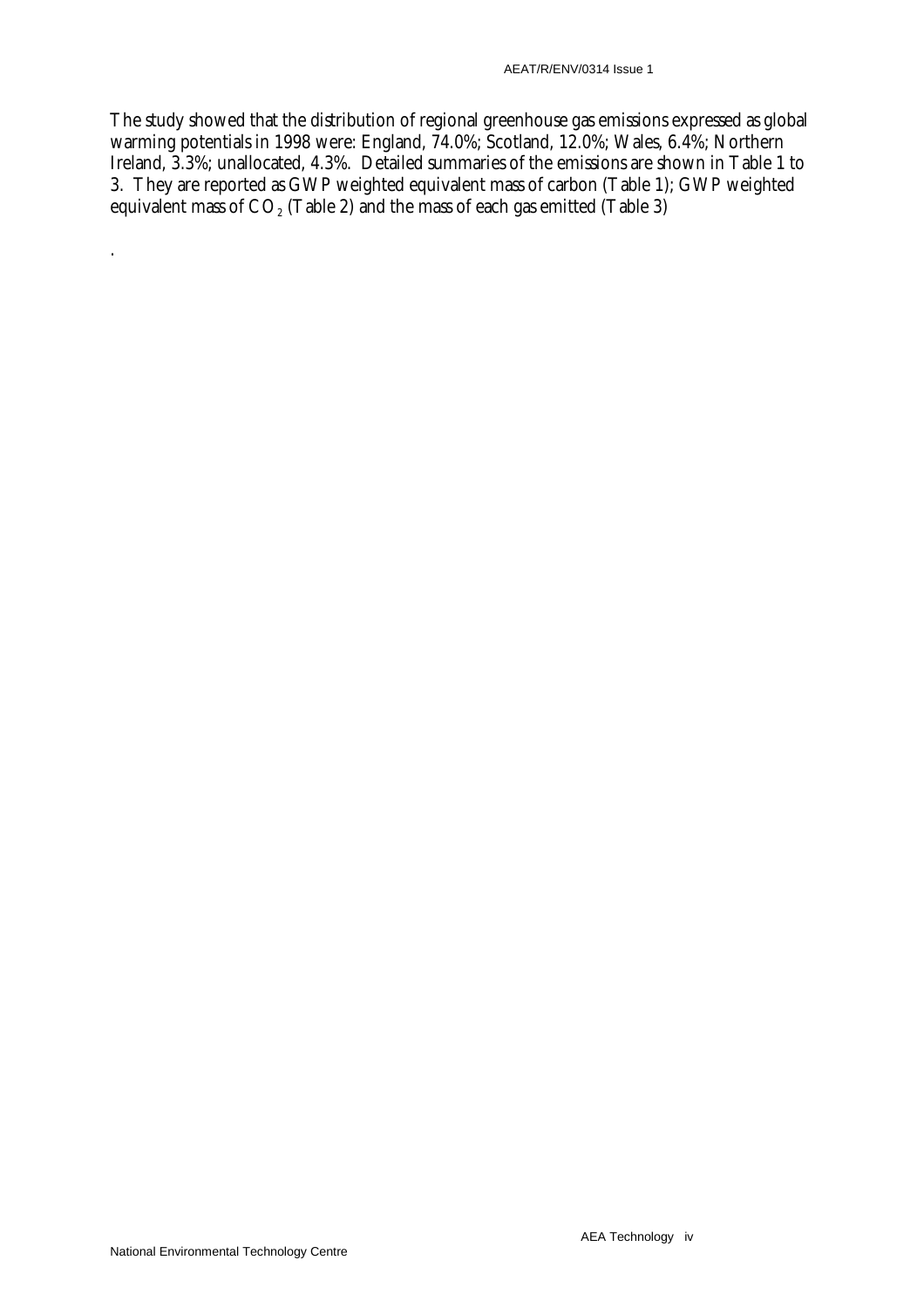| Gas                  |                      |            | England | Scotland | <b>Wales</b> | Northern Un-   |           | United  |
|----------------------|----------------------|------------|---------|----------|--------------|----------------|-----------|---------|
|                      |                      |            |         |          |              | <b>Ireland</b> | allocated | Kingdom |
| CO <sub>2</sub>      | 1990 Emission        | Mt C equiv | 125.3   | 20.0     | 10.8         | 4.9            | 7.0       | 168.0   |
|                      | 1990 Percentage      | %          | 74.6    | 11.9     | 6.4          | 2.9            | 4.2       | 100.0   |
|                      | 1995 Emission        | Mt C equiv | 113.6   | 19.7     | 10.9         | 5.1            | 7.4       | 156.7   |
|                      | 1995 Percentage      | %          | 72.5    | 12.6     | 7.0          | 3.2            | 4.7       | 100.0   |
|                      | 1998 Emission        | Mt C equiv | 113.6   | 19.7     | 10.0         | 4.5            | 7.7       | 155.5   |
|                      | 1998 Percentage      | %          | 73.0    | 12.7     | 6.4          | 2.9            | 4.9       | 100.0   |
|                      | Change C equiv 90/98 | %          | $-9.4$  | $-1.2$   | $-6.9$       | $-8.8$         | 9.6       | $-7.4$  |
| Methane <sup>1</sup> | 1990 Emission        | Mt C equiv | 16.0    | 2.1      | 1.6          | 0.9            | 0.6       | 21.1    |
|                      | 1990 Percentage      | %          | 75.9    | 9.8      | 7.5          | 4.2            | 2.6       | 100.0   |
|                      | 1995 Emission        | Mt C equiv | 12.2    | 1.9      | 1.3          | 0.8            | 0.5       | 16.7    |
|                      | 1995 Percentage      | %          | 73.2    | 11.1     | 7.8          | 5.1            | 2.8       | 100.0   |
|                      | 1998 Emission        | Mt C equiv | 10.9    | 1.7      | 1.2          | 0.9            | 0.4       | 15.2    |
|                      | 1998 Percentage      | %          | 71.9    | 11.5     | 8.2          | 5.7            | 2.7       | 100.0   |
|                      | Change C equiv 90/98 | %          | $-31.8$ | $-15.5$  | $-21.9$      | $-0.9$         | $-26.0$   | $-28.0$ |
| $N_2O$               | 1990 Emission        | Mt C equiv | 14.5    | 1.6      | 0.9          | 0.8            | 0.1       | 17.9    |
|                      | 1990 Percentage      | %          | 80.9    | 9.1      | 5.2          | 4.5            | 0.3       | 100.0   |
|                      | 1995 Emission        | Mt C equiv | 11.8    | 1.4      | 0.9          | 0.8            | 0.1       | 15.0    |
|                      | 1995 Percentage      | %          | 78.3    | 9.6      | 6.3          | 5.5            | 0.4       | 100.0   |
|                      | 1998 Emission        | Mt C equiv | 11.9    | 1.4      | 1.0          | 0.9            | 0.1       | 15.3    |
|                      | 1998 Percentage      | %          | 78.1    | 9.2      | 6.6          | 5.7            | 0.4       | 100.0   |
|                      | Change C equiv 90/98 | %          | $-17.7$ | $-14.1$  | 7.4          | 9.2            | 2.1       | $-14.8$ |
| <b>HFC</b>           | 1990 Emission        | Mt C equiv | 3.1     | 0.0      | 0.0          | 0.0            | 0         | 3.1     |
|                      | 1990 Percentage      | %          | 100.0   | 0.0      | 0.0          | 0.0            |           | 100.0   |
|                      | 1995 Emission        | Mt C equiv | 4.1     | 0.03     | 0.02         | 0.008          |           | 4.1     |
|                      | 1995 Percentage      | %          | 98.7    | 0.7      | 0.4          | 0.2            |           | 100.0   |
|                      | 1998 Emission        | Mt C equiv | 5.3     | 0.09     | 0.05         | 0.03           | 0         | 5.5     |
|                      | 1998 Percentage      | $\%$       | 97.0    | 1.6      | 0.9          | 0.5            |           | 100.0   |
|                      | Change C equiv 90/98 | %          | 72.2    | 407065   | 286240       | 171882         |           | 77.4    |
| PFC                  | 1990 Emission        | Mt C equiv | 0.44    | 0.07     | 0.11         | 0.00           | $\bf{0}$  | 0.62    |
|                      | 1990 Percentage      | %          | 70.5    | 11.3     | 17.9         | 0.3            |           | 100.0   |
|                      | 1995 Emission        | Mt C equiv | 0.13    | 0.14     | 0.03         | 0.00           | 0         | 0.3     |
|                      | 1995 Percentage      | %          | 44.2    | 46.3     | 9.5          | 0.1            |           | 100.0   |
|                      | 1998 Emission        | Mt C equiv | 0.08    | $0.07\,$ | $0.03\,$     | 0.00           | 0         | 0.2     |
|                      | 1998 Percentage      | $\%$       | 45.7    | 37.1     | 17.0         | 0.2            | 0         | 100.0   |
|                      | Change C equiv 90/98 | %          | $-81.5$ | $-6.3$   | $-72.7$      | $-84.2$        |           | $-71.4$ |
| SF <sub>6</sub>      | 1990 Emission        | Mt C equiv | 0.16    | 0.02     | 0.02         | 0.00           | 0         | 0.20    |
|                      | 1990 Percentage      | %          | 78.9    | 9.8      | 10.1         | 1.2            |           | 100.0   |
|                      | 1995 Emission        | Mt C equiv | 0.26    | 0.03     | 0.02         | 0.00           | 0         | 0.31    |
|                      | 1995 Percentage      | %          | 83.9    | 8.9      | 6.4          | 0.8            |           | 100.0   |
|                      | 1998 Emission        | Mt C equiv | 0.30    | 0.02     | 0.02         | 0.00           | 0         | 0.35    |
|                      | 1998 Percentage      | $\%$       | 86.4    | 6.3      | 6.4          | 0.9            |           | 100.0   |
|                      | Change C equiv 90/98 | $\%$       | 94.8    | 15.5     | 13.3         | 28.3           |           | 78.0    |
| <b>GWP</b>           | 1990 Emission        | Mt C equiv | 159.5   | 23.8     | 13.4         | 6.6            | 7.6       | 210.9   |
|                      | 1990 Percentage      | %          | 75.6    | 11.3     | 6.4          | 3.1            | 3.6       | 100.0   |
|                      | 1995 Emission        | Mt C equiv | 142.1   | 23.2     | 13.2         | 6.7            | 8.0       | 193.2   |
|                      | 1995 Percentage      | %          | 73.5    | 12.0     | 6.8          | 3.5            | 4.1       | 100.0   |
|                      | 1998 Emission        | Mt C equiv | 142.1   | 23.0     | 12.4         | 6.3            | 8.2       | 192.0   |
|                      | 1998 Percentage      | $\%$       | 74.0    | 12.0     | 6.4          | 3.3            | 4.3       | 100.0   |
|                      | Change C equiv 90/98 | $\%$       | $-10.9$ | $-3.0$   | $-7.8$       | $-5.2$         | 7.0       | $-9.0$  |

### Table 1 Summary of Greenhouse Gas Emissions as GWP Weighted Equivalent Mass of Carbon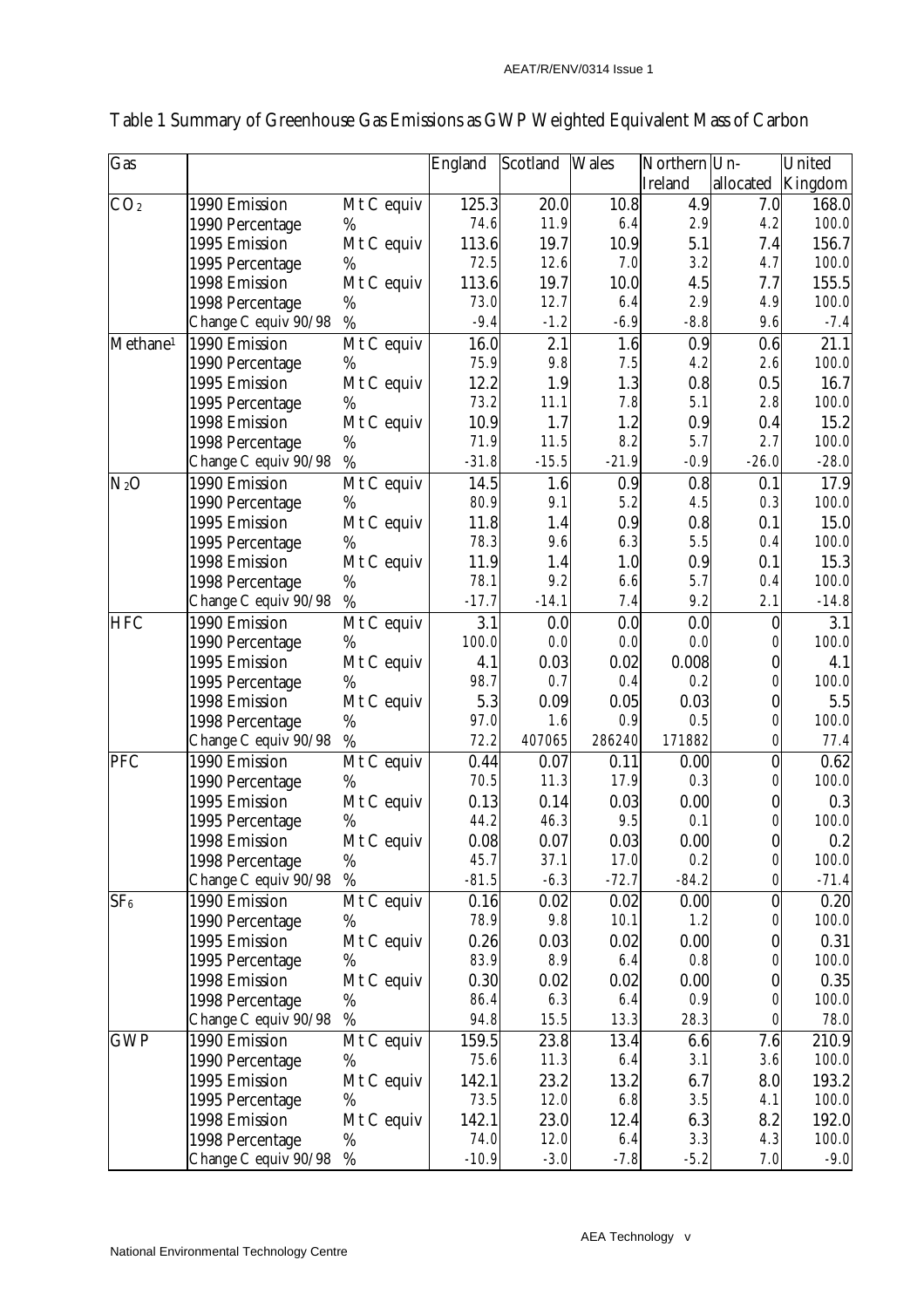| Greenhouse           |               | England | Scotland | <b>Wales</b> | Northern       | $Um-$            | United  |
|----------------------|---------------|---------|----------|--------------|----------------|------------------|---------|
| Gas                  |               |         |          |              | <b>Ireland</b> | allocated        | Kingdom |
| CO <sub>2</sub>      | 1990 Emission | 459.4   | 73.2     | 39.5         | 18.1           | 25.7             | 616.0   |
|                      | 1995 Emission | 416.6   | 72.3     | 40.1         | 18.6           | 27.2             | 574.7   |
|                      | 1998 Emission | 416.4   | 72.3     | 36.7         | 16.5           | 28.2             | 570.2   |
| Methane <sup>1</sup> | 1990 Emission | 58.6    | 7.5      | 5.8          | 3.2            | 2.0              | 77.2    |
|                      | 1995 Emission | 44.8    | 6.8      | 4.8          | 3.1            | 1.7              | 61.3    |
|                      | 1998 Emission | 39.9    | 6.4      | 4.5          | 3.2            | 1.5              | 55.6    |
| $N_2O$               | 1990 Emission | 53.1    | 6.0      | 3.4          | 2.9            | 0.2              | 65.7    |
|                      | 1995 Emission | 43.1    | 5.3      | 3.4          | 3.0            | 0.2              | 55.1    |
|                      | 1998 Emission | 43.7    | 5.2      | 3.7          | 3.2            | 0.2              | 56.0    |
| <b>HFC</b>           | 1990 Emission | 11.4    | 0.0      | 0.0          | 0.0            | $\mathbf{0}$     | 11.4    |
|                      | 1995 Emission | 15.0    | 0.1      | 0.06         | 0.03           | 0                | 15.2    |
|                      | 1998 Emission | 19.6    | 0.3      | 0.2          | 0.1            | $\boldsymbol{0}$ | 20.2    |
| PFC                  | 1990 Emission | 1.61    | 0.26     | 0.41         | 0.01           | $\boldsymbol{0}$ | 2.28    |
|                      | 1995 Emission | 0.48    | 0.51     | 0.10         | 0.001          | $\bf{0}$         | 1.09    |
|                      | 1998 Emission | 0.30    | 0.24     | 0.11         | 0.001          | $\boldsymbol{0}$ | 0.65    |
| SF <sub>6</sub>      | 1990 Emission | 0.57    | 0.07     | 0.07         | 0.01           | $\boldsymbol{0}$ | 0.72    |
|                      | 1995 Emission | 0.95    | 0.10     | 0.07         | 0.01           | $\bf{0}$         | 1.13    |
|                      | 1998 Emission | 1.11    | 0.08     | 0.08         | 0.01           | $\mathbf{0}$     | 1.29    |
| <b>GWP</b>           | 1990 Emission | 584.7   | 87.1     | 49.2         | 24.3           | 28.0             | 773.2   |
|                      | 1995 Emission | 520.9   | 85.1     | 48.5         | 24.7           | 29.2             | 708.4   |
|                      | 1998 Emission | 521.1   | 84.5     | 45.3         | 23.0           | 29.9             | 703.9   |

Table 2 Summary of Greenhouse Gas Emissions as GWP weighted Equivalent Mass of CO<sub>2</sub>

#### Table 3 Summary of Greenhouse Gas Emissions

| Greenhouse           |               |    | England | <b>Scotland</b> | <b>Wales</b> | Northern       | $Un-$            | <b>United</b> |
|----------------------|---------------|----|---------|-----------------|--------------|----------------|------------------|---------------|
| Gas                  |               |    |         |                 |              | <b>Ireland</b> | <b>Allocated</b> | Kingdom       |
| CO <sub>2</sub>      | 1990 Emission | Mt | 459.4   | 73.2            | 39.5         | 18.1           | 25.7             | 616.0         |
|                      | 1995 Emission | Mt | 416.6   | 72.3            | 40.1         | 18.6           | 27.2             | 574.7         |
|                      | 1998 Emission | Mt | 416.4   | 72.3            | 36.7         | 16.5           | 28.2             | 570.2         |
| Methane <sup>1</sup> | 1990 Emission | Mt | 2.791   | 0.359           | 0.277        | 0.153          | 0.097            | 3.677         |
|                      | 1995 Emission | Mt | 2.135   | 0.325           | 0.227        | 0.148          | 0.083            | 2.917         |
|                      | 1998 Emission | Mt | 1.902   | 0.303           | 0.216        | 0.152          | 0.072            | 2.646         |
| $N_2O$               | 1990 Emission | Mt | 0.171   | 0.019           | 0.011        | 0.010          | 0.0007           | 0.212         |
|                      | 1995 Emission | Mt | 0.139   | 0.017           | 0.011        | 0.010          | 0.0006           | 0.178         |
|                      | 1998 Emission | Mt | 0.141   | 0.017           | 0.012        | 0.010          | 0.0007           | 0.181         |
| <b>HFC</b>           | 1990 Emission | Mt | 0.973   | 0.000           | 0.000        | 0.000          | 0                | 0.973         |
|                      | 1995 Emission | Mt | 1.836   | 0.065           | 0.036        | 0.019          | 0                | 1.956         |
|                      | 1998 Emission | Mt | 3.292   | 0.193           | 0.109        | 0.061          | 0                | 3.656         |
| <b>PFC</b>           | 1990 Emission | kt | 0.233   | 0.037           | 0.060        | 0.001          | 0                | 0.331         |
|                      | 1995 Emission | kt | 0.069   | 0.073           | 0.015        | 0.000          | 0                | 0.157         |
|                      | 1998 Emission | kt | 0.043   | 0.035           | 0.016        | 0.000          | $\boldsymbol{0}$ | 0.094         |
| SF <sub>6</sub>      | 1990 Emission | kt | 0.024   | 0.003           | 0.003        | 0.0004         | 0                | 0.030         |
|                      | 1995 Emission | kt | 0.040   | 0.004           | 0.003        | 0.0004         | 0                | 0.047         |
|                      | 1998 Emission | kt | 0.047   | 0.003           | 0.003        | 0.0005         | 0                | 0.054         |

1 Sum of gas leakage emissions for England, Scotland, Wales in 1998 exceeds the published UK estimate due to a more recent regional estimate. The published total is 2.636 Mt CH $_4$  or 15.096 kt C equiv.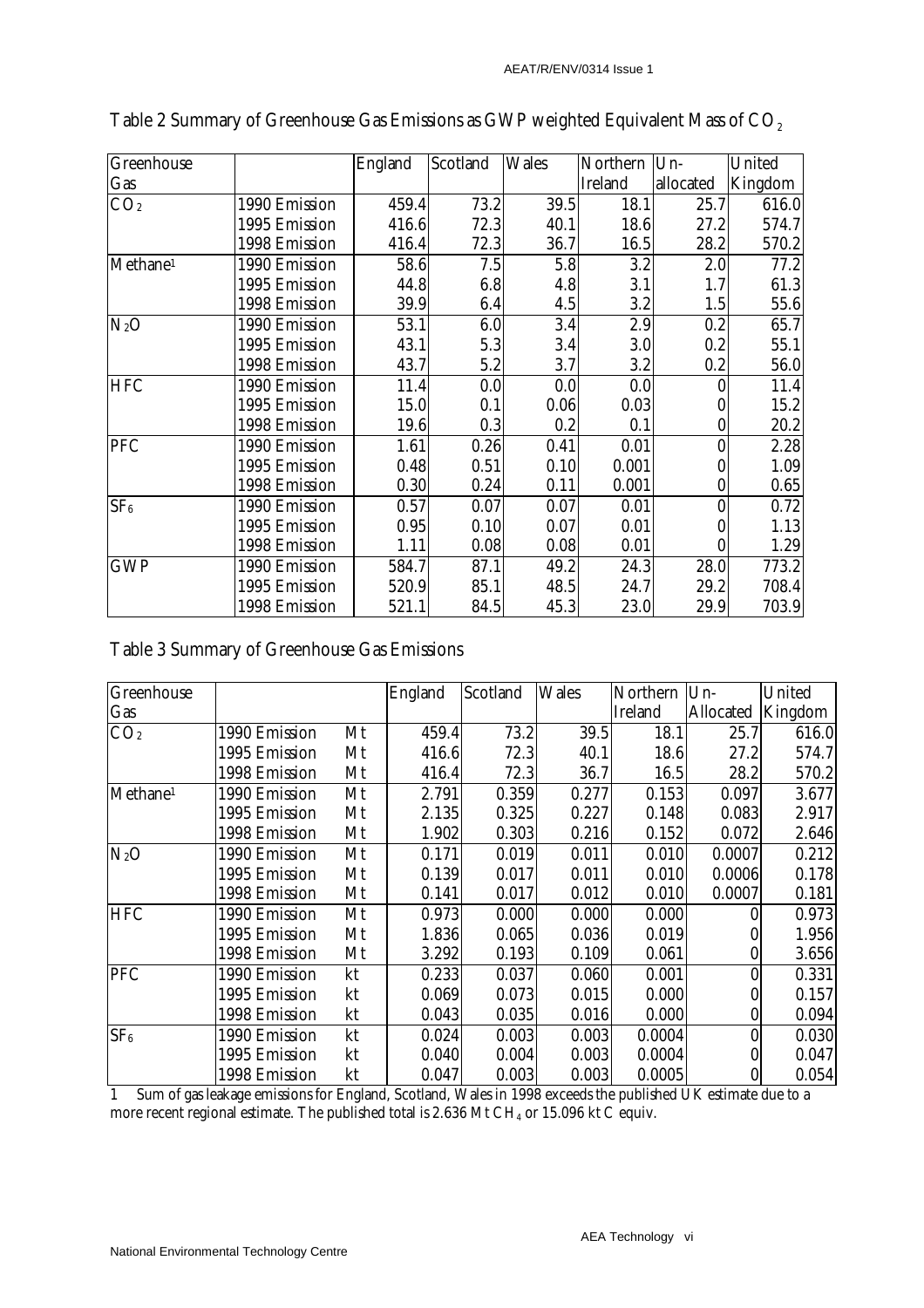# **Contents**

| 1. | <b>Introduction</b>                                                                                                                                      | 1                                       |
|----|----------------------------------------------------------------------------------------------------------------------------------------------------------|-----------------------------------------|
| 2. | <b>Availability of Data</b>                                                                                                                              | 3                                       |
| 3. | <b>Uncertainty in the Inventories</b>                                                                                                                    | 5                                       |
| 4. | <b>Emissions in England</b>                                                                                                                              | 6                                       |
|    | 4.1 CARBON DIOXIDE<br>4.2 METHANE<br>4.3 NITROUS OXIDE<br>4.4 HYDROFLUOROCARBONS<br>4.5 PERFLUOROCARBONS<br>4.6 SULPHUR HEXAFLUORIDE                     | 6<br>$\overline{7}$<br>8<br>9<br>9<br>9 |
| 5. | <b>Emissions in Scotland</b>                                                                                                                             | 11                                      |
|    | 5.1 CARBON DIOXIDE<br>5.2 METHANE<br>5.3 NITROUS OXIDE<br>5.4 HYDROFLUOROCARBONS<br>5.5 PERFLUOROCARBONS<br>5.6 SULPHUR HEXAFLUORIDE                     | 11<br>12<br>13<br>14<br>14<br>14        |
| 6. | <b>Emissions in Wales</b>                                                                                                                                | 15                                      |
|    | 6.1 CARBON DIOXIDE<br>6.2 METHANE<br>6.3 NITROUS OXIDE<br>HYDROFLUOROCARBONS<br>6.4<br>6.5 PERFLUOROCARBONS<br>6.6 SULPHUR HEXAFLUORIDE                  | 15<br>16<br>17<br>18<br>18<br>18        |
| 7. | <b>Emissions in Northern Ireland</b>                                                                                                                     | 19                                      |
|    | <b>CARBON DIOXIDE</b><br>7.1<br><b>METHANE</b><br>7.2<br>7.3 NITROUS OXIDE<br>7.4 HYDROFLUOROCARBONS<br>7.5 PERFLUOROCARBONS<br>7.6 SULPHUR HEXAFLUORIDE | 19<br>20<br>20<br>21<br>21<br>21        |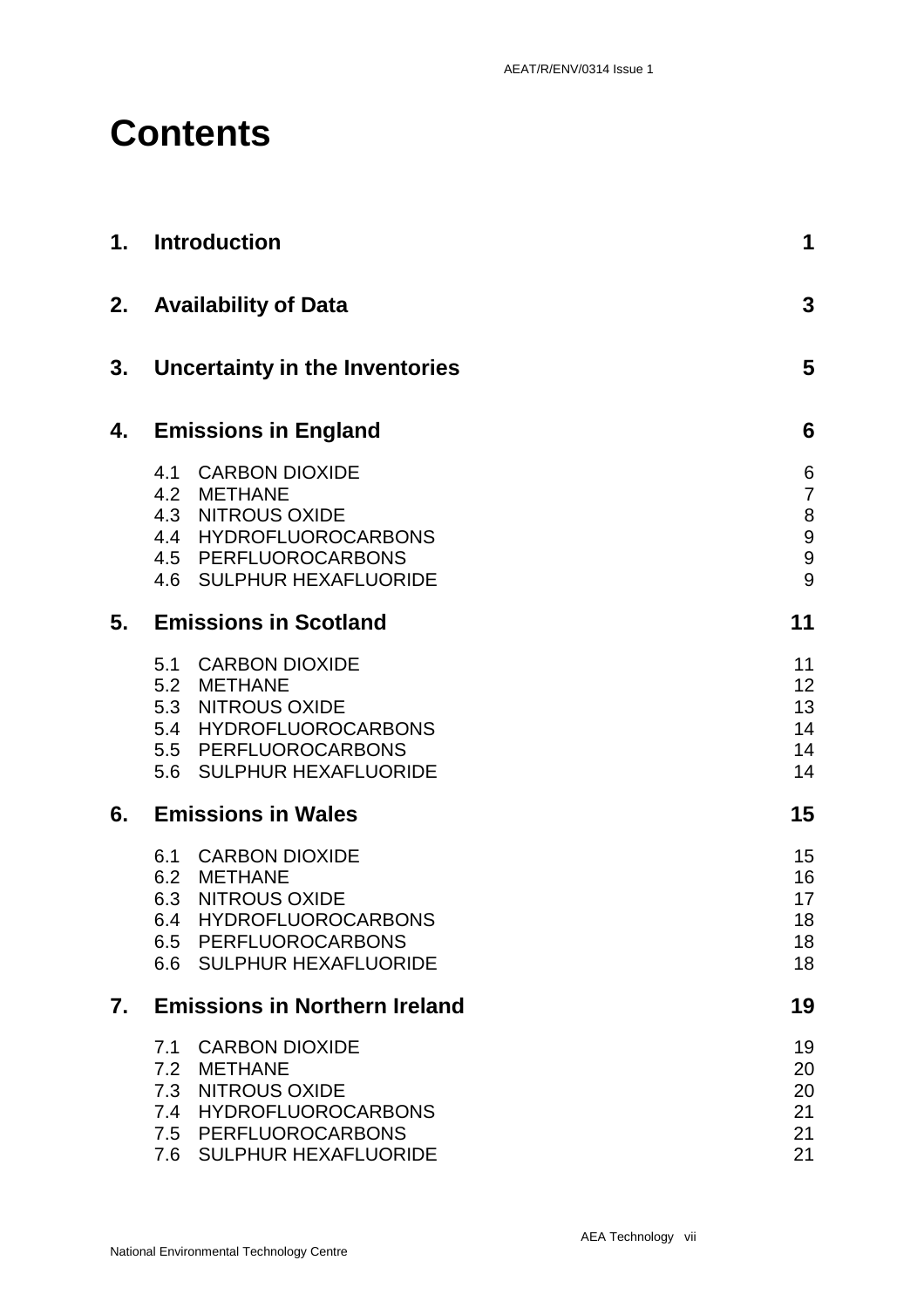| 8. | <b>Unallocated Emissions</b> | 22 |
|----|------------------------------|----|
| 9. | <b>References</b>            | 22 |
|    | <b>Figures</b>               |    |

### **Appendices**

APPENDIX 1 METHODOLOGY OF THE ESTIMATES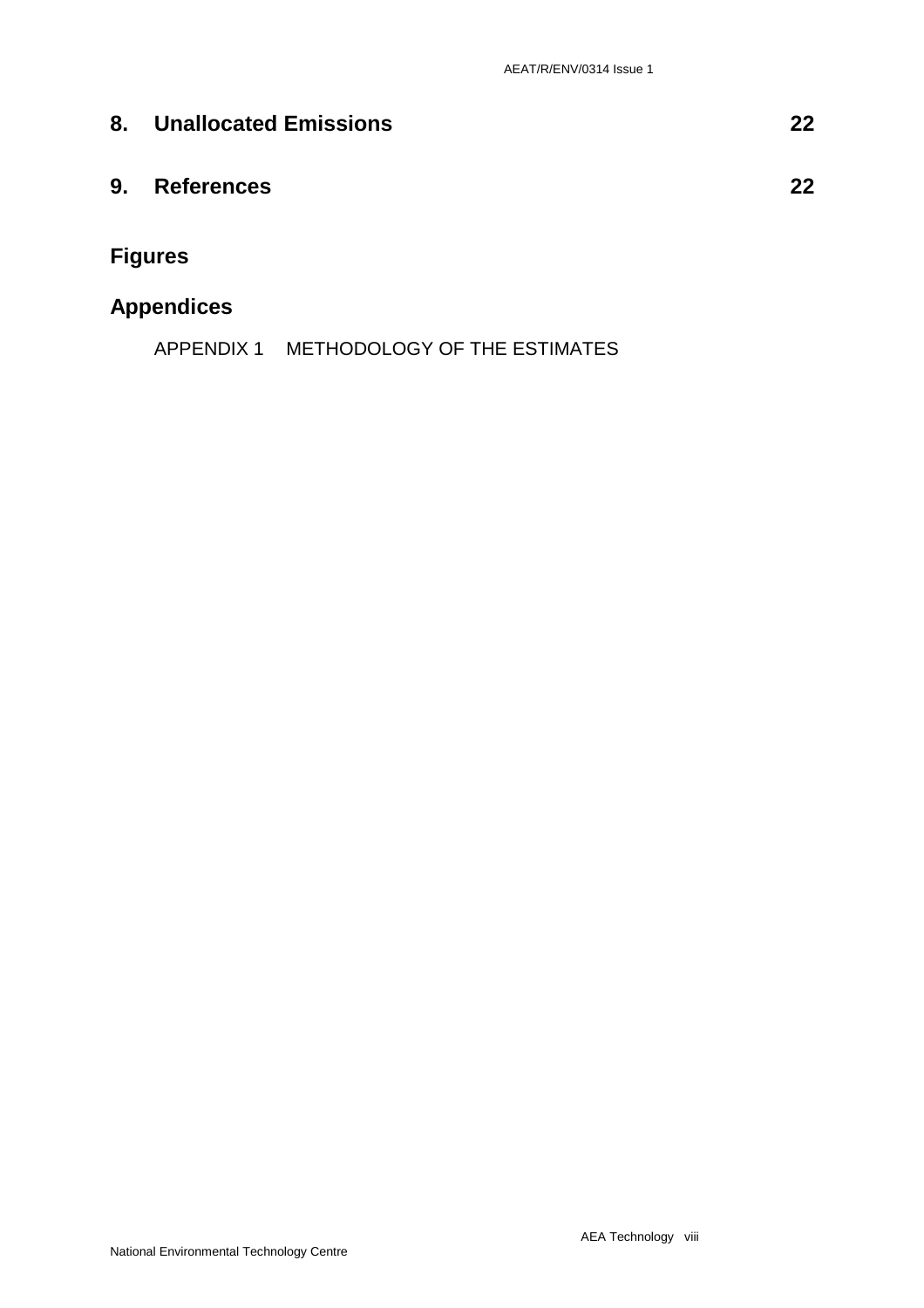# **Introduction**

The United Nations Framework Convention on Climate Change (FCCC) was ratified by the United Kingdom in December 1993 and came into force in March 1994. Parties to the Convention are committed to develop, publish and regularly update national emission inventories of greenhouse gases (GHG). The first UK programme, published in *Climate Change: the UK Programme (DOE, 1994)*, includes national inventories for greenhouse gases from anthropogenic sources for 1990 disaggregated by sector. The second UK programme, published in *Climate Change: the UK Programme (DOE, 1997)*, includes national inventories for greenhouse gases from anthropogenic sources for 1990 to 1994 disaggregated by sector.

Following devolution, a national UK inventory will continue to be needed to ensure the UK fulfils its reporting requirements under the FCCC and to monitor the legally binding commitments under the Kyoto Protocol to reduce greenhouse gas emissions. However, some of the measures to deliver GHG emission reductions will be devolved and information on the emissions from the four individual countries is needed to support action in each country and to form the basis of any negotiation on future emission reductions. Therefore, the DETR agreed with the Scottish Executive (SE), the National Assembly for Wales (NAW) and in Northern Ireland, the Department of the Environment, to carry out a joint research project to provide first estimates of GHG emissions inventories for England, Scotland, Wales and Northern Ireland. The results of this study were published in *Greenhouse Gas Inventories for England, Scotland, Wales and Northern Ireland: 1990 and 1995: A Scoping Study, AG Salway et al (1999).*

This report updates and revises the earlier study and presents separate GHG Inventories for England, Scotland, Wales and Northern Ireland for the years 1990, 1995 and 1998. Emissions of the six direct greenhouse gases are reported, namely:

- Carbon dioxide  $(CO<sub>2</sub>)$
- Methane  $(CH_4)$
- Nitrous oxide  $(N, O)$
- Hydrofluorocarbons (HFCs)
- Perfluorocarbons (PFCs)
- Sulphur hexafluoride  $(SF_6)$

Inventories are reported in the IPCC Sectoral Tables which are a subset of the IPCC Common Reporting Format (CRF) and are consistent with the most recent UK Greenhouse Gas Inventory, (Salway, 2000). This report follows the convention used in Salway (2000) of reporting carbon dioxide emissions and removals as separate totals. This differs from the approach used in the CRF tables submitted to UNFCCC where the carbon dioxide data are reported as net emissions (*i.e*. emissions minus removals). Hence the UK National Total Emission quoted is higher than that quoted on the CRF basis. Certain emissions could not be allocated to a country and were reported in a table for unallocated emissions. These emission sources were:

- Shipping
- Aviation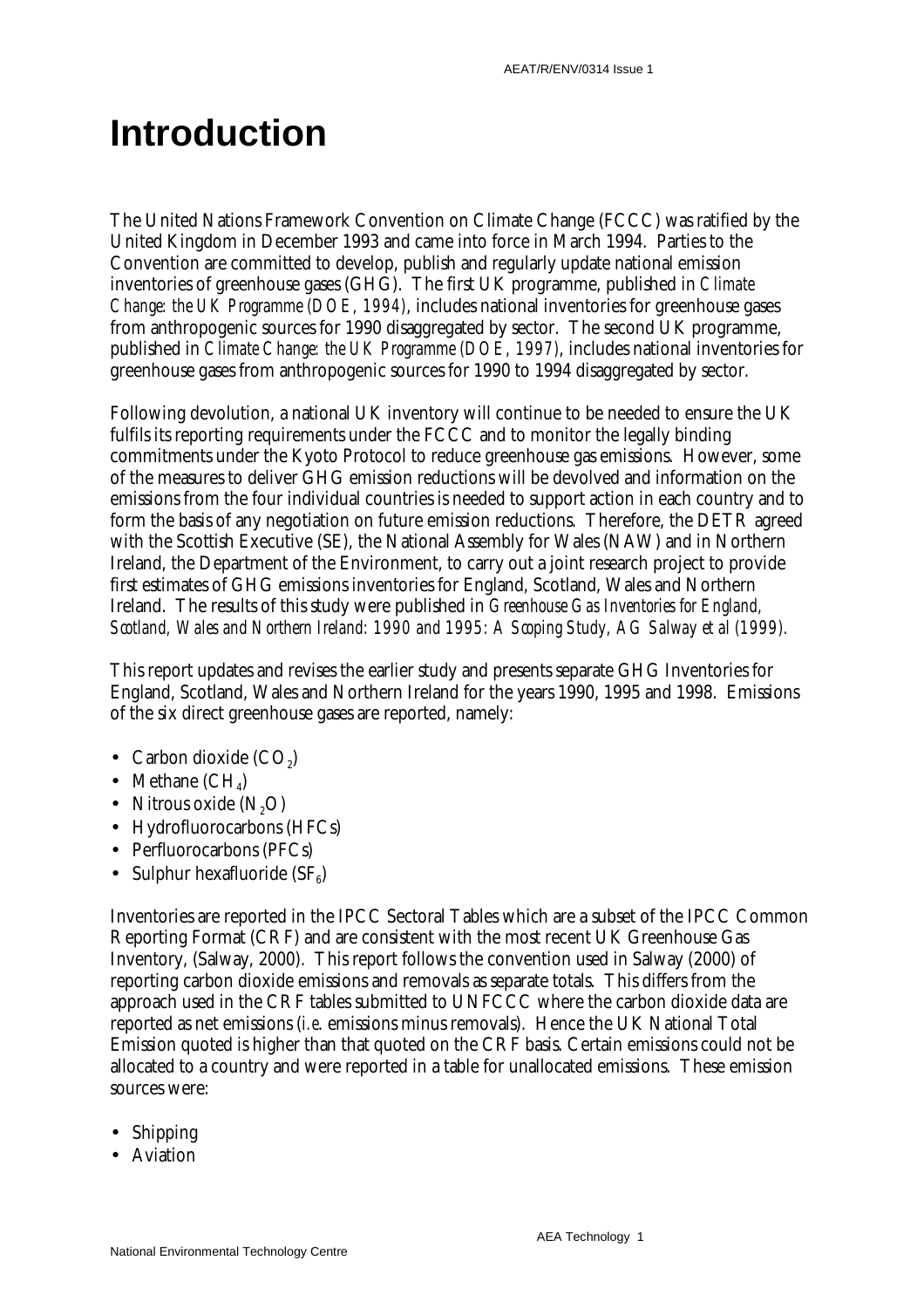- Military Aviation
- Naval
- Offshore Oil and Gas.

This report is divided into two parts. The main part of the report presents the regional greenhouse gas emissions for the years 1990, 1995 and 1998 and discusses the reasons for the trends. Table 1 in the Executive Summary gives the regional summary data for these years and includes global warming potential (GWP) weighted emissions as well as actual emissions. Greenhouse gases all have different degrees of effectiveness in global warming. The Global Warming Potential (GWP) is an attempt to provide a simple measure of the relative radiative effects of the emissions of the various gases. The index is defined as the cumulative radiative forcing between the present and some chosen time horizon caused by a unit mass of gas emitted now, expressed relative to that of CO<sub>2</sub>. It is necessary to define a time horizon because the gases have different lifetimes in the atmosphere. Table 4 shows GWPs defined on a 100 year horizon, IPCC(1996). A range of GWP values is shown for HFCs and PFCs because these refer to a number of species, each with its own GWP. By weighting the emission of a gas with its GWP it is possible to estimate the total contribution to global warming of UK greenhouse gas emissions. The GWP weighted emissions in Tables 1 and 2 are expressed in equivalent masses of CO<sub>2</sub> and carbon.

| Gas                   | <b>GWP</b> |
|-----------------------|------------|
| <b>Carbon Dioxide</b> |            |
| Methane               | 21         |
| <b>Nitrous Oxide</b>  | 310        |
| <b>HFCs</b>           | 100-3000   |
| <b>PFCs</b>           | 5000-10000 |
| $SF_{\alpha}$         | 23900      |

Table 4 GWP of Greenhouse Gases on 100 Year Horizon (t CO<sub>2</sub> equiv/t gas)

The IPCC Sectoral Tables are given in Appendix 2. Table 3 has been omitted because this reports VOCs which are not relevant to this study. Also, only Table 7A is reported for the Unallocated Emissions. In IPCC Tables, emissions are reported in Gigagrammes  $(Gg)$ .<sup>1</sup>

Appendix 1 describes in detail the methodology of the estimates and how the regional inventories relate to the UK GHGI. Figures 1-8 summarise the emissions.

 $\overline{a}$  $1$  One Gigagramme (Gg) equals one thousand tonnes (kt)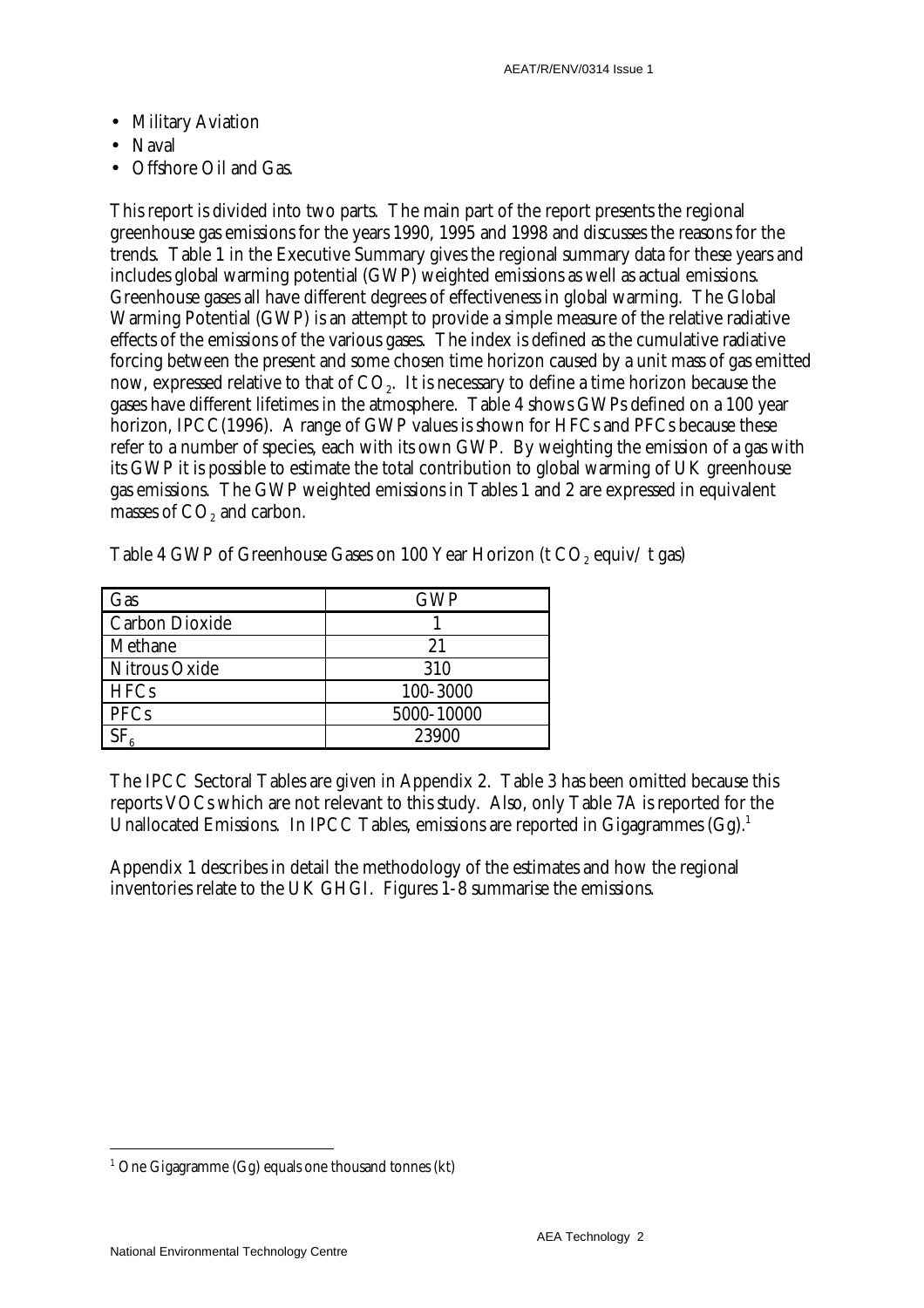# **Availability of Data**

In order to estimate a complete greenhouse gas inventory for each region, it would be necessary to have a complete set of activity data for each region to the same level of detail as that used for the UK Inventory. However, a complete set of regional data was not available. The precise availability of data is discussed in Appendix 1. Generally, sufficient data were available for the following sectors:

- Agriculture (MAFF)
- Land Use Change and Forestry (Institute of Terrestrial Ecology)
- Waste: although of poor quality, sufficient regional data were available

• Industrial Processes: For most of these some sort of regional data was available from producers and trade associations.

In the case of fuel combustion the availability of data was variable. Only Northern Ireland produces a complete annual set of fuel statistics, though this only gives sectional consumption for coal and total consumption for oil products. Up until 1994, the Welsh Office produced a fairly detailed set of fuel statistics based on DTI estimates. However this has been discontinued since the privatisation of the energy industries, owing to the problems of reporting potentially commercial data. Scotland does not publish fuel statistics though some data on coal production and gas consumption was provided for this work. The Digest of UK Energy Statistics (DTI, 2000) reports some regional data such as coal production, domestic gas consumption and consumption of liquid fuels. The liquid fuel data consist of totals of different types of liquid fuel for Northern Ireland, Scotland and England & Wales combined. Earlier editions of the Digest of UK Energy Statistics report regional gas consumption. Transco were able to provide a set of gas sales statistics disaggregated by region and consumer size. The steel industry is well covered by Iron and Steel Industry Statistics (ISSB, 1999) though in the latest editions some of this data are not reported. Equivalent data are however available on request. The ISSB data deal with primary iron and steel production but excludes most secondary processes. Data on power generation was obtained from the major power generators and regional cement production capacity data from the British Cement Association. Carbon emissions data were available for refineries from UKPIA and the Environment Agency's Pollution Inventory and detailed data were available on the offshore industry from UKOOA for 1995 and 1998. Hence the main areas where data had to be estimated were:

- Domestic: coal; oil
- Miscellaneous/Commercial: coal/oil
- Agriculture: coal/oil
- Other Manufacturing Industry excluding cement and autogeneration (i.e. electricity generation by industry for its own consumption)

Various surrogates were used to estimate these sources. Emissions from Miscellaneous and Other Manufacturing Industry were estimated from the Science Policy Research Unit (SPRU) database of boiler capacities, which reports boiler size, fuel type and location for the period 1992-94. Agricultural fuel combustion emissions were based on employment statistics. Some coal consumption data were collected for England and Wales in 1995 and 1998 from coal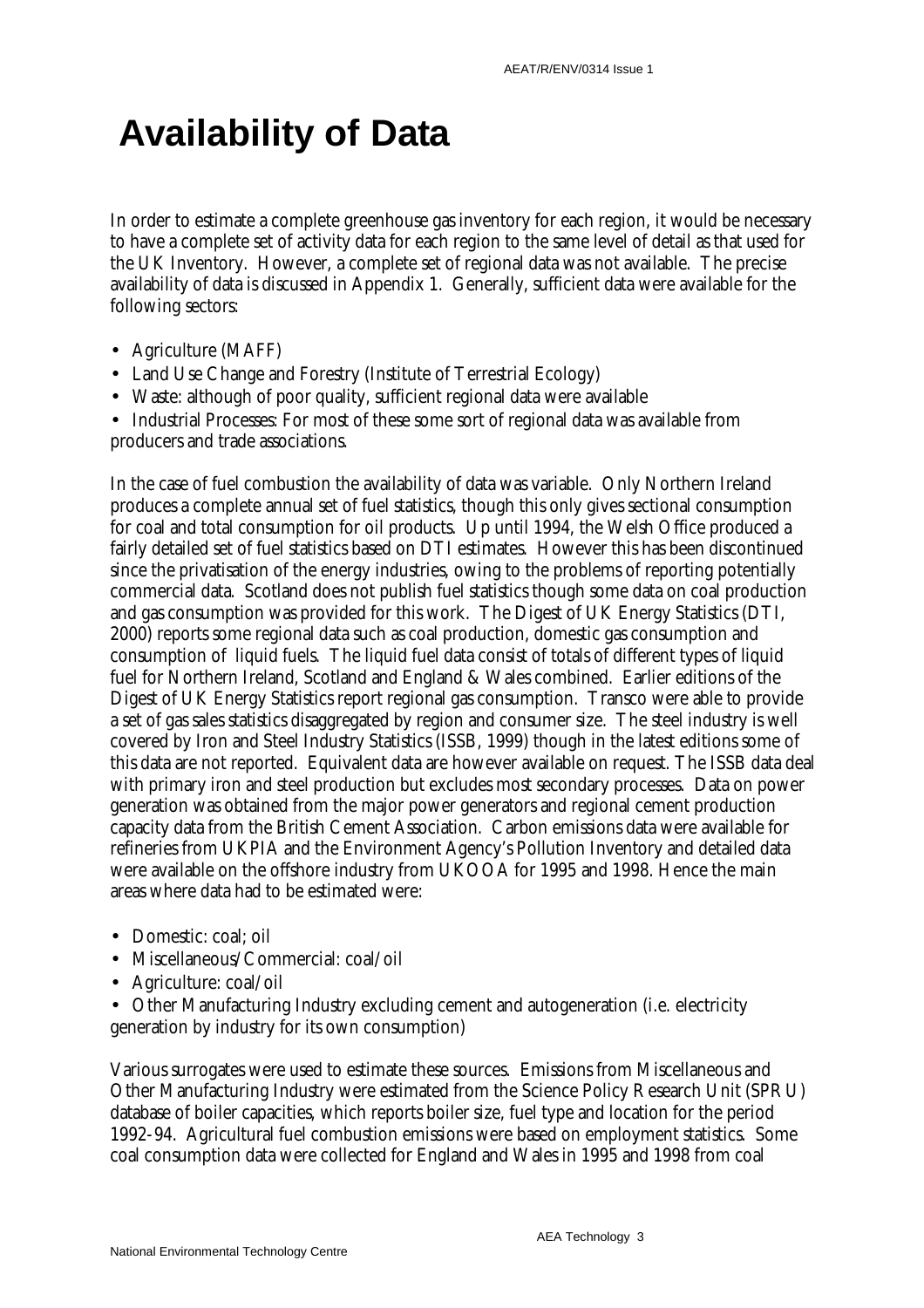producers. Some of the domestic oil use was estimated based on population, though for Northern Ireland, Housing Survey data were used.

For England, Scotland and Wales around  $9\%$  of the 1998  $CO<sub>2</sub>$  emissions occur in sources where data had to be estimated from surrogates. For Northern Ireland the proportion is 25%. The high proportion for Northern Ireland is explained by the absence of natural gas and iron and steel sources for which good quality data are available. Northern Ireland does however have good data for total fuel consumption, hence whilst the categorisation of emissions may be poor, the total estimate is of good quality.

Certain changes have been made to the estimates since the earlier study (Salway *et al*, 1999). These are:

- Emissions from power generation in England and Wales in 1995 have been revised due to better data on gas fired generation. Emissions in Wales have decreased as a result.
- Emissions from natural gas consumption and natural gas leakage have been revised due to new data from Transco. The sum of gas leakage emissions for England, Scotland, Wales in 1998 exceeds the published UK estimate due to a more recent regional estimate. The published total is  $2.636$  Mt CH<sub>4</sub> or  $15.096$  kt C equiv.
- Domestic emissions from gas oil, burning oil and LPG consumption in Northern Ireland have been revised to obtain better agreement with the Housing Conditions Survey.
- Process emissions from the metal industries have been revised to take account of nonferrous metal production. This has resulted in a reduction in  $CO<sub>2</sub>$  emissions in Wales and an increase in England.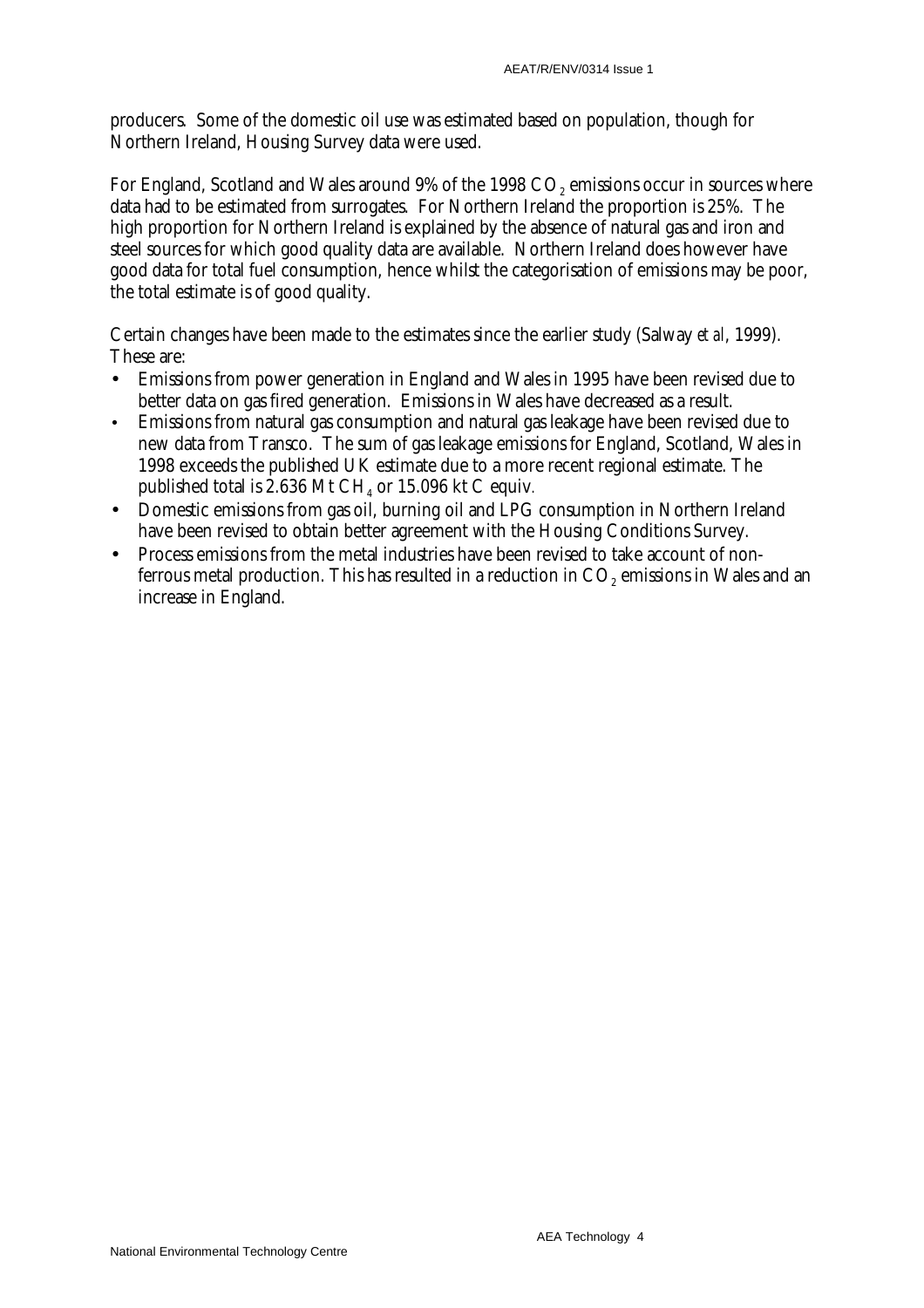## **Uncertainty in the Inventories**

A recent study (Eggleston *et al*, 1998) estimated the uncertainty in the UK Inventory. These estimates have been revised to account for changes in the 1998 inventory (Salway, 2000) and are given in Table 5.

As a result of the activity data gaps in the devolved regional inventories, the regional estimates will be more uncertain. A very approximate estimate of the uncertainties in the totals was estimated using a Monte Carlo simulation. It is difficult to estimate the uncertainties in some of the activity data used in the regional inventories due to the data gaps since it is unknown how closely the surrogate data reflect actual fuel consumption. Hence, in the simulation it was necessary to make fairly speculative assumptions on the uncertainties in the regional activity data. The approach adopted is discussed in Appendix 1. The uncertainty estimates are reported in Table 5. The  $N<sub>2</sub>O$  distribution is heavily skewed, so that 5% and 95% confidence limits are quoted.

|                 |                 | England | Scotland        | <b>Wales</b> | N Ireland | UK    |  |  |
|-----------------|-----------------|---------|-----------------|--------------|-----------|-------|--|--|
| CO <sub>2</sub> | $\pm\%$         | 2       | 19              |              | t.        | 3     |  |  |
| Methane         | $\pm\%$         | 18      | 16              | 15           | 16        | 16    |  |  |
| $N_2O$          | Lower Gg        | 21.5    | 0.9             | 0.6          | 0.5       | 24.2  |  |  |
|                 | <b>Upper Gg</b> | 91.0    | 16.0            | 11.4         | 9.1       | 127.4 |  |  |
| <b>HFC</b>      | $\pm\%$         |         | 25 <sup>1</sup> |              |           |       |  |  |
| <b>PFC</b>      | $\pm\%$         |         | 19 <sup>1</sup> |              |           |       |  |  |
| SF <sub>6</sub> | $\pm\%$         |         | 8               |              |           |       |  |  |
| <b>GWP</b>      | $\pm\%$         | 12      | 23              | 24           | 41        | 14    |  |  |

Table 5. Estimated Uncertainties $^2$  in the Regional Inventories

1 Uncertainty is assumed to be equal to that of the UK estimate

2 Uncertainty is defined as  $\pm 2 \times$ (standard deviation)/mean %

The high uncertainty in the Scottish CO<sub>2</sub> inventory reflects the large contribution made by land use change and forestry. The high uncertainty in Northern Ireland is a consequence of the large contribution of methane and agricultural  $N_2O$ . The high uncertainty in Wales is a consequence of the relatively high uncertainty in  $CO<sub>2</sub>$  emissions and significant contributions from methane and agricultural  $N<sub>2</sub>O$ . The low uncertainty for England is a consequence of the relatively low contributions from high uncertainty sources: namely land use change and forestry and agricultural N<sub>2</sub>O.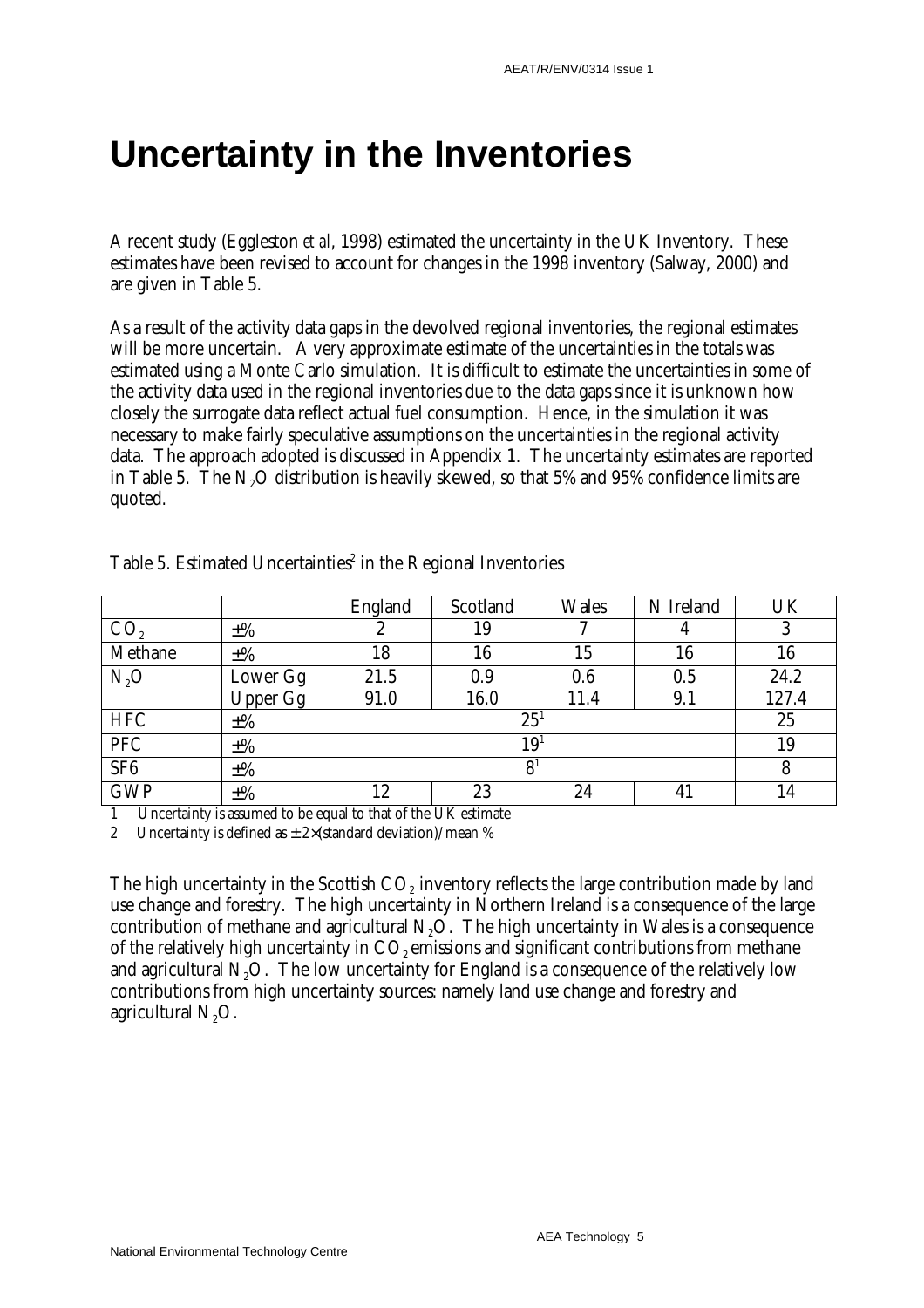# **Emissions in England**

#### **CARBON DIOXIDE**

Figure 1 shows the emissions of carbon dioxide for 1990 to 1998 broken down by major IPCC source category. Total emissions were around 73% of the UK total in 1998 and have declined by 9% since 1990.

The largest source is Energy Industries which includes power generation, refineries, solid fuel transformation processes and the oil and gas industry. Electricity generation contributed around 29% of the total emission which is slightly higher than the UK proportion of 26%. The mix of generation capacity is different in England from *the rest of the* UK: there being a much higher proportion of combined cycle gas turbines (CCGT) stations; a lower proportion of conventional fossil fuel stations; a lower proportion of nuclear generation and no hydroelectricity. Emissions have decreased by 28% since 1990 in contrast with a fall of 25% in UK emissions. This is explained by the installation of CCGTs in England and increased nuclear capacity and utilisation over the period. The CCGTs have higher efficiency than conventional thermal stations and produce lower emissions per GWh electricity generated. This reduction in emissions is largely responsible for the 9% reduction in the English total emission over the period.

Petroleum refining constitutes a similar proportion of national emissions at 4% compared with 4% for the UK. Emissions have increased by 23% since 1990. The other energy emissions are relatively small and are mostly gas consumption at oil and gas terminals, gas separation plant, coking and solid fuel production. Only emissions arising from on-shore installations in England have been included. Other energy emissions have however increased by 65% as a result of an increase in gas consumption by from the oil and gas industry, though the 1990 estimates for terminals are highly uncertain.

Combustion emissions from manufacturing industry account for around 16% of the English total compared with 16% for the UK. The iron and steel industry in England accounts for 54% of UK Iron and Steel combustion emissions. The other industry category is around 82% of the UK total.

Road transport is the largest single source after power generation and contributes around 24% to the total. Its contribution to UK road transport emissions is 87% which is slightly more than that which would be expected from England's population (83% of UK population). The emission has risen by 7.5% over the period compared with a 5.9 % rise for the UK. Emissions were estimated from road fuel sales data. The estimates for 1995 and 1998 are rather uncertain since after 1993, the only data available are for England and Wales combined. Hence it was necessary to extrapolate from 1993 data.

Other combustion emissions arise from the domestic, commercial and public sectors. These are fairly uncertain due to lack of data. Domestic emissions are around 17% of the total. As a proportion of UK domestic emissions they are 83% which is similar to that which would be expected from the population.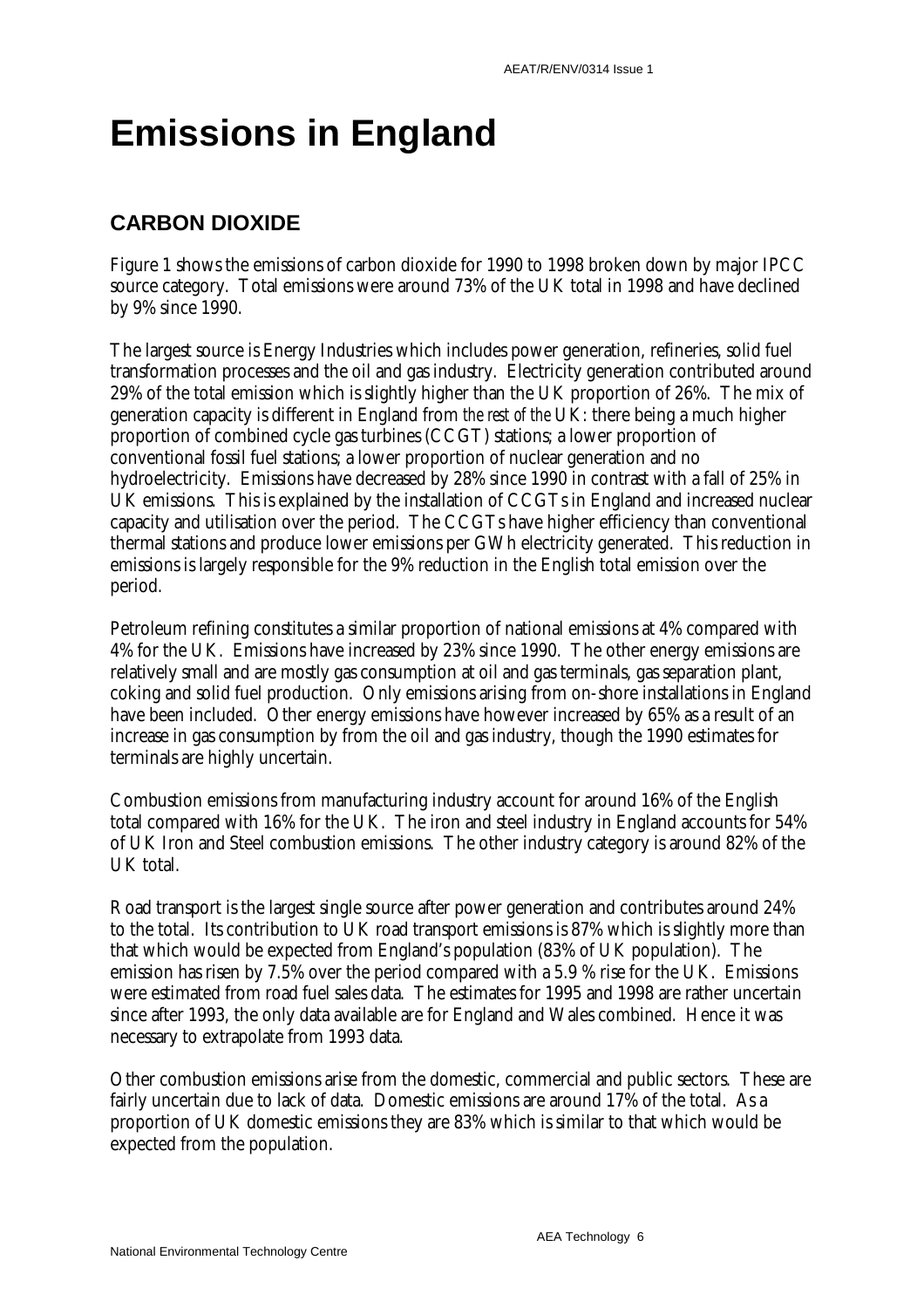Fugitive emissions from fuels arise mainly from flaring of coke oven gas and flaring at terminals and are not significant.

Industrial processes produce emissions from non-combustion sources such as the use of limestone in cement and glass making. The largest contribution is from cement constituting 1.2% of the total with smaller emissions from glass, ammonia, aluminium, iron and steel production. Together, these processes emitted around 2.4% of the total in 1998. England emits all of the UK's emissions from lime production and ammonia production, but these emissions are not significant in terms of the English total. It should be noted that these emissions are noncombustion emissions - industrial emissions from combustion are covered by category 1A2.

Carbon dioxide emissions from waste incineration are not significant. Since 1997 all waste incinerators were converted to generate electricity and so their emissions are reported under public power.

In spite of England's relatively large area, *emissions* from Land Use Change and Forestry (LUCF) constitute only 0.24% of the total English emission and contribute only around 4% of the UK LUCF emission. In 1998 all of this emission arose from the source 5E Other which refers to land drainage and peat extraction. Overall LUCF emissions have fallen since 1990 because the category 5D CO<sub>2</sub> Emissions and Removals from Soils has decreased from being a significant source of  $CO<sub>2</sub>$  in 1990 to being a sink in 1995 and 1998. The reporting of emissions from 5D CO2 Emissions and Removals from Soils is slightly anomalous since these changes from a source in 1990 to a sink in 1998. In order to obtain totals consistent with the UK total, this sink is reported as a negative quantity in the emissions column in 1995 and 1998. Milne (Salway, 2000) discusses the assumptions underlying these emissions in more detail. In 1998 a carbon sink of around 3.3 Mt  $CO<sub>2</sub>$  arises from 5A Changes in Forests and Other Woody Biomass; 5D CO2 Emissions and Removals from Soils; and 5E Crop Biomass. The English removals represent around 29% of UK removals.

### **METHANE**

Unlike carbon dioxide, fuel combustion is not the predominant source of methane. The major sources are waste disposal, coal mining, leakage from the gas distribution system and agriculture. Emissions of methane are shown in Figure 2. Total emissions are declining and have fallen by 32% from 1990 to 1998.

The largest source of methane emissions in England is waste disposal. This contributes around 35% to England's emissions and is overwhelmingly landfill methane with a small contribution from wastewater treatment. The landfill emission is around 83% of UK landfill emissions which is consistent with the respective populations (83%). Estimates were based on data on disposals of municipal solid waste and sewage sludge in England but using UK data for their composition. Landfill emissions have fallen by  $31\%$  because of increasing use of methane recovery systems, though this reduction assumes the UK trend. Emissions from wastewater treatment are around 1.7% of the total and comprise 92% of UK wastewater emissions. Emissions reflect treatment methods which vary regionally as well as disposals of sewage and are rather uncertain.

The next largest source of methane is agriculture. Emissions arise from enteric fermentation in livestock and the treatment of their wastes. Around 30% of English emissions arise from agriculture with cattle responsible for 22%. Emissions are dependent on the numbers of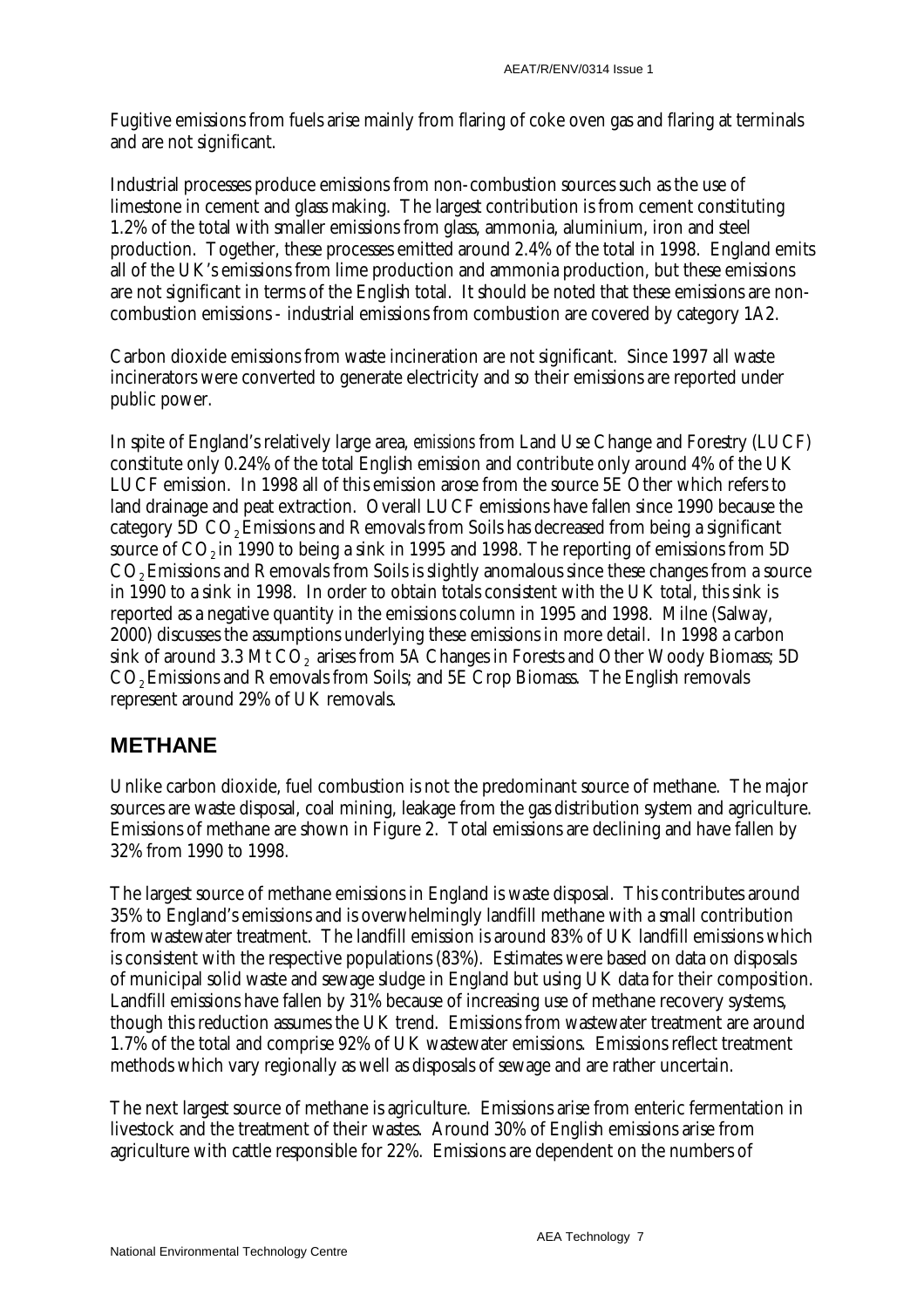livestock and have fallen by 8% over the period resulting from a decline in cattle and sheep numbers. England accounts for around 57% of UK agricultural emissions.

The category fugitive emissions from fuels reports emissions of methane from coal mining, coking, the oil and gas industry and natural gas distribution. The combined emission is around 31% of the English total. This is a higher proportion compared with the total of England, Scotland, Wales and Northern Ireland where fugitives are around 26% of the total. The high English emission is due to the greater contribution of coal mining and leakage from the gas transmission system in England than elsewhere in the UK. Of these emissions coal mining contributes 12%, natural gas distribution 18% and oil and gas terminals 0.5% of the English total. Coal mining emissions have declined by 68% over the period due to the decline in the coal industry. Gas leakage from the gas transmission system is reducing as the mains and services are renewed. The estimate of gas leakage has been revised since the last study and is now based on Transco data. The reduction in leakage between 1990 and 1998 is around 8%.

Fuel combustion emissions of methane are not important and only account for 4%. Most of these emissions are from domestic coal combustion and road transport.

### **NITROUS OXIDE**

Emissions of nitrous oxide arise from a range of diverse sources including, combustion, agriculture and chemical processes. Emissions are uncertain, particularly those from agriculture.

Figure 3 shows emissions of nitrous oxide for 1990 and 1998 broken down by major IPCC source category. Total emissions were around 78% of the UK total in 1998 and have declined by 18% since 1990.

Of the total emission of 141 kt in 1998, around 62 kt of this was from agriculture representing around 44% of the total. Most of these were emissions arising from the category agricultural soils as a result of processes in the soil arising from (in order of magnitude):

- synthetic fertiliser application
- leaching of fertiliser N to ground and surface water
- wastes from grazing animals
- manure used as fertiliser
- atmospheric deposition of  $NH<sub>3</sub>$  and  $NO<sub>x</sub>$
- ploughing in crop residues
- cultivation of legumes
- improved grass
- histosols (i.e. high organic content soils)
- field burning (discontinued in 1993)

A relatively small proportion (3 kt) is emitted from the treatment of agricultural wastes. English agricultural emissions are around 65% of UK agricultural emissions and have fallen by around 6% since 1990.

Unlike other parts of the UK, a substantial proportion of England's nitrous oxide emissions are produced by chemical processes, namely adipic acid production and to a lesser extent nitric acid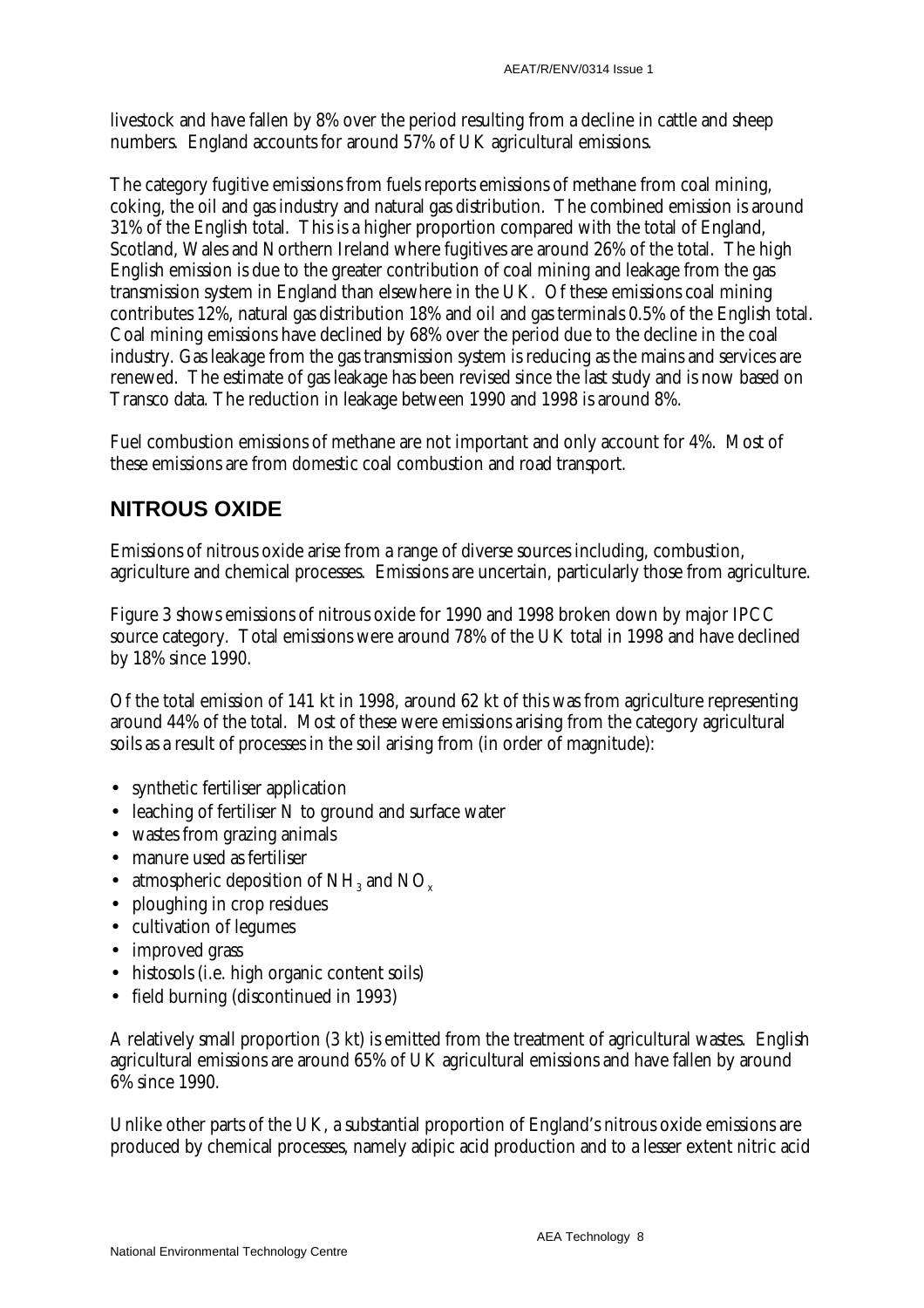production. These processes constitute around 41% of England's emissions and 98% of UK industrial process emissions. These emissions depend mainly on production rates and vary year to year accordingly. There has been some reduction in emissions due to abatement measures on the adipic acid plant and one nitric acid plant.

The remaining 20 kt (14%) of nitrous oxide emissions result from fuel combustion. Just over half of this is from road transport with the remainder arising from stationary combustion mainly combustion in power generation and industry. Whilst small, road transport emissions have risen by a factor of 2.4 over the period. This is a result of the increasing use of catalytic converters on cars.

#### **HYDROFLUOROCARBONS**

The largest source of HFCs is fugitive emissions from the manufacture of HCFCs and HFCs. All production is located in England and in 1998 contributed 84% of HFC emissions (as CO<sub>2</sub>) equivalent) in England and 82% of total HFC emissions (as  $CO$ , equivalent) in the UK.

Refrigeration is the next largest source and contributes 10% of total HFC GWP. Here emissions arise from losses from refrigeration and air conditioning equipment during its manufacture and lifetime. Aerosols contribute 6% to the total HFC GWP emission, and it is assumed that all the fluid is emitted in the year of manufacture. The category includes mainly industrial aerosols and also medical use in metered dose inhalers. The remaining emission sources, namely, foams and fire fighting are negligible. The total GWP emission has increased by a factor of 2.4 since 1990 due to the increasing use of HFCs in aerosols and refrigeration and the increased production of HCFCs and HFCs.

### **PERFLUOROCARBONS**

The largest source of perfluorocarbons in England is aluminium production which contributed around  $36\%$  of the PFC total (as  $CO<sub>2</sub>$  equivalent) in 1998. Aluminium production plant are also located in Scotland and Wales, with the result that England's contribution to UK aluminium production emissions is 48%. The next largest source is IPCC Category 2F6 Other which consists mostly of emissions from the electronics industry with a small contribution from leakage from the soles of certain brands of training shoes. This accounts for around 56% of the PFC total GWP. There are concentrations of the electronics industry in Scotland and Wales so that the English emission from electronics accounts for 39% of the UK electronics emission. All PFC production is located in England but emissions from PFC production are negligible. The remaining sources are refrigeration and fire extinguishers which are negligible. Overall emissions are 46% of the UK PFC total (as CO<sub>2</sub> equivalent). Emissions of PFC have declined by 81% mainly as a result of better control measures in aluminium production.

### **SULPHUR HEXAFLUORIDE**

The main source of sulphur hexafluoride emissions is from use as a cover gas in magnesium production. This accounted for around 60% of total emissions in 1998. Magnesium production is largely concentrated in England and accounts for 93% of the UK magnesium production emission. The next largest source of sulphur hexafluoride is emissions from electrical switchgear used in power transmission. This accounts for around 16% of total emissions. The remaining emissions are leakage from the soles of certain brands of training shoes and consumption by the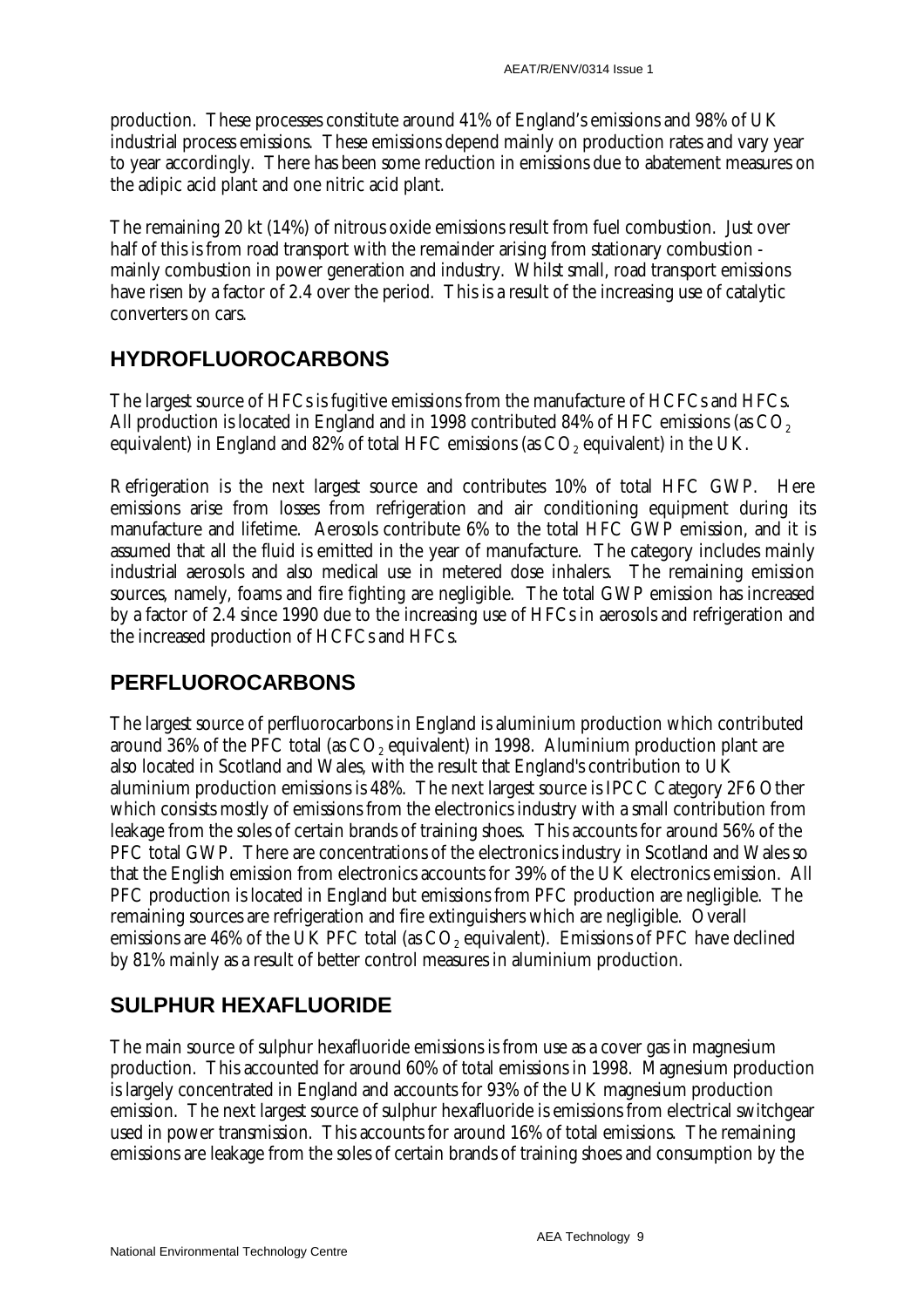electronics industry. Overall emissions are 86% of the UK total. Emissions of  $SF_6$  have increased by 95% as a result of increasing use in trainers, magnesium production and switchgear.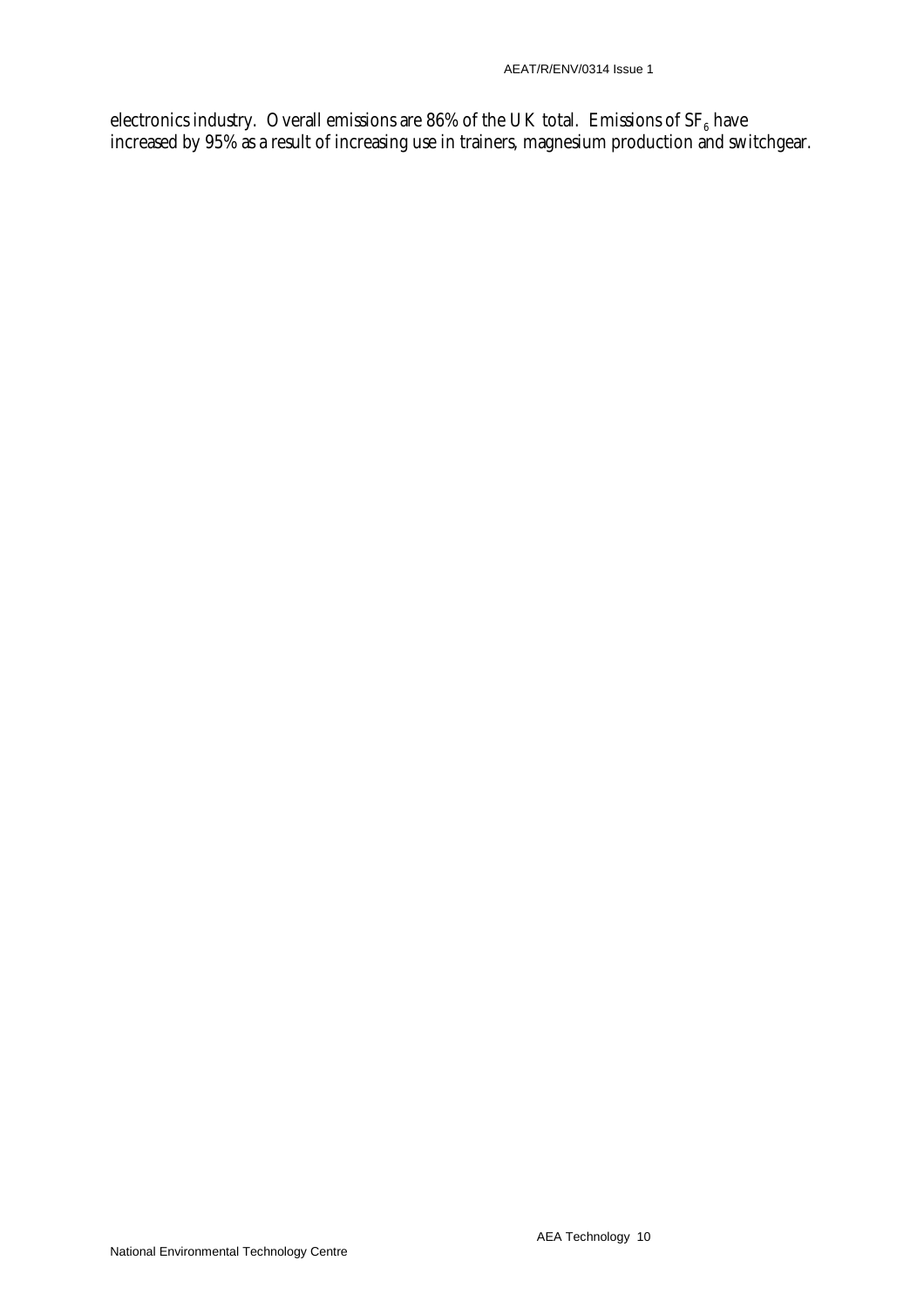# **Emissions in Scotland**

#### **CARBON DIOXIDE**

Figure 1 shows emissions of carbon dioxide for 1990 to 1998 broken down by major IPCC source category. Total emissions were around 13% of the UK in 1998 with an estimated reduction of 1% since 1990.

The largest emission source in Scotland is from Land Use Change and Forestry (LUCF). This constitutes around 32% of the total emission and contributes around 87% of the UK LUCF Emission. Most of this emission arises from the IPCC source category 5D CO<sub>2</sub> Emissions and Removals from Soils. This estimate is particularly uncertain since it depends critically on assumptions made on the rate of loss or gain of carbon in the organic matter rich soils which predominate in Scotland. A carbon sink of  $-6.6$  Mt CO<sub>2</sub> arises mostly from 5A Changes in Forests and Other Woody Biomass. The magnitude of this sink has increased by 18% over the period. Milne discusses the assumptions underlying these emissions in more detail. (See Salway (2000)). The Scottish Executive has commissioned new research to develop a more robust process-based approach to estimating CO<sub>2</sub> emissions and removals from UK soils following land use change, which will address these uncertainties. LUCF emissions are much less significant in other parts of the UK and overall, LUCF emissions constitute around 5% of the UK Total.

In the following discussions on emissions from energy consumption, the non-LUCF total is referred to, since this gives a better basis for comparison with regions where LUCF emissions are less important.

The next largest source is Energy Industries, which includes power generation, refineries, solid fuel transformation processes and the oil and gas industry. Electricity Generation contributed around 24% of the total emission (35% of the non-LUCF emission) which is slightly lower than the UK proportion of 26%. The mix of generation capacity is different from the rest of the UK, there being a higher proportion of nuclear and hydro-electricity. Fossil fuel generation is from conventional coal and gas fired stations. Emissions have increased by 20% since 1990 in contrast with a fall of 25% in UK emissions. This is explained by the installation of combined cycle gas turbines (CCGT) in England and Wales and increased nuclear capacity and utilisation over the period. The CCGTs have higher efficiency than conventional thermal stations.

Petroleum refining constitutes a larger proportion of national emissions at 7% (of non-LUCF) compared with 4% for the UK. The other energy emissions are relatively small and are mostly gas consumption at oil and gas terminals and gas separation plant. Only those emissions arising from on-shore installations in Scotland have been included. These emissions have however increased by 53% over the period, though the 1990 estimates for terminals are highly uncertain.

Emissions from manufacturing industry account for around 13% of the non-LUCF total compared with 16% for the UK. Emissions have declined over the period by 33% largely as a result of the Ravenscraig Steel Plant closing.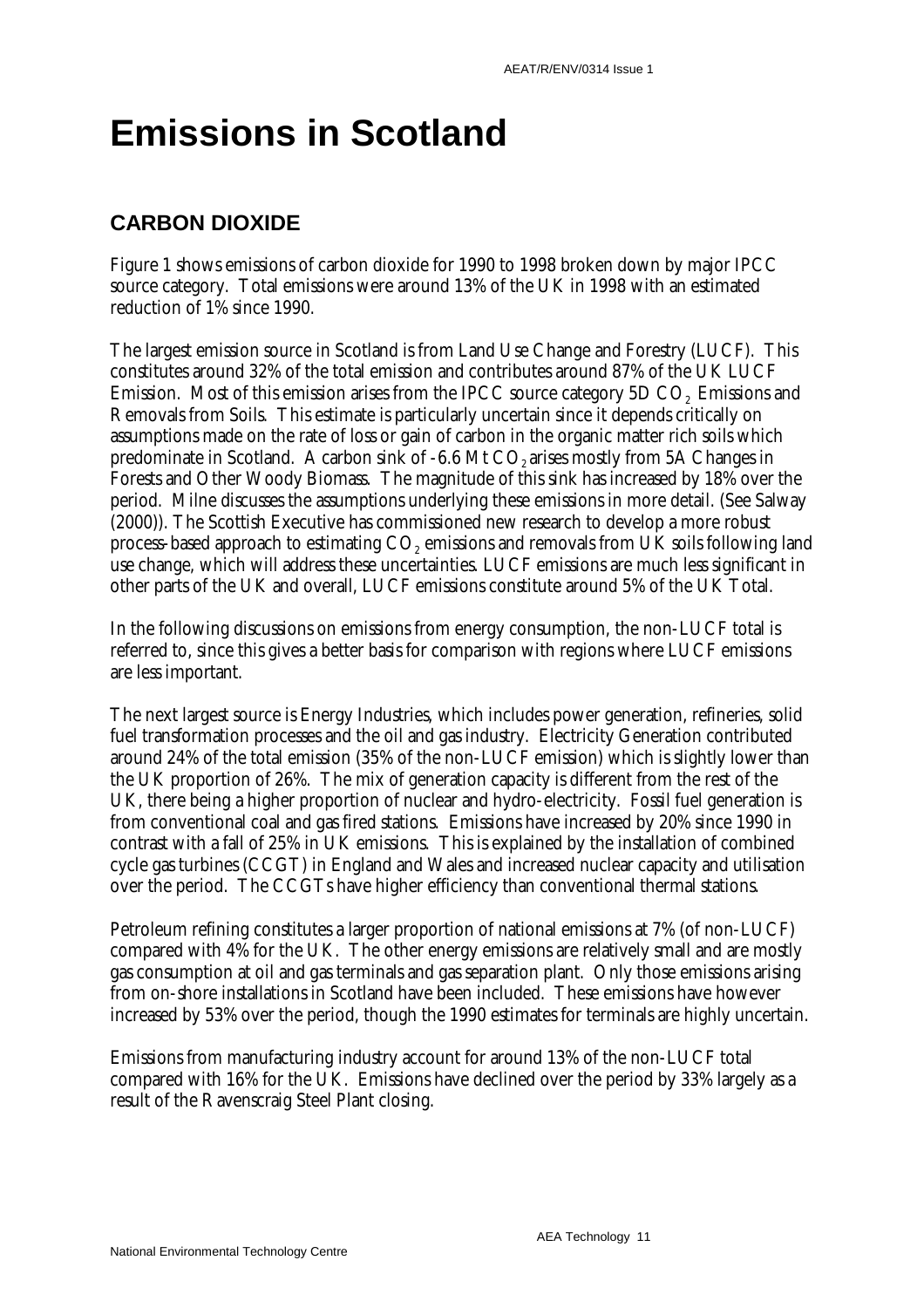Road transport is the largest single source after power generation and comprises around 16% of the non-LUCF total. Its contribution to UK emissions is 7% which is slightly lower than would be expected from Scotland's population (9%). The emission has fallen by 1.6% over the period compared with a 6% rise for the UK. Emissions were estimated from road fuel sales data.

Other combustion emissions arise from the domestic, commercial and public sectors. These are fairly uncertain due to lack of data. Domestic emissions are around 15% of the non-LUCF total. As a proportion of UK domestic emissions they are 9% which is consistent with the population.

Around 1% of non-LUCF emissions arise from oil and gas fugitives, mainly from flaring at terminals. Flaring has fallen by 67% over the period.

Industrial processes produce emissions from non-combustion sources such as the use of limestone in cement and glass making. The largest contribution is from cement with smaller emissions from glass and aluminium production. Together these processes emitted around 1% of the non-LUCF total in 1998. Since 1990 emissions from iron and steel processes have been absent resulting in a 48% reduction in these sources.

Carbon dioxide emissions from waste incineration are not significant

Over the period the total non-LUCF emission has fallen by 2.8%.

#### **METHANE**

Unlike carbon dioxide, fuel combustion is not the predominant source of methane. The major sources are waste disposal, coal mining, leakage from the gas distribution system and agriculture. Emissions of methane are shown in Figure 2. Total emissions are declining and have fallen by 15% from 1990 to 1998.

The largest source of methane emissions in Scotland is agriculture. Emissions arise from enteric fermentation in livestock and the treatment of their wastes. Around 54% of Scottish emissions arise from agriculture with cattle responsible for 37%. Emissions are dependent on the numbers of livestock and have fallen by 2% over the period resulting from a small decline in cattle and sheep numbers. Scotland accounts for around 17% of UK agricultural emissions.

The next largest source of methane is waste disposal. This contributes around 24% to Scotland's emissions and is overwhelmingly landfill methane with a small contribution from wastewater treatment. The landfill emission is around 9% of UK landfill emissions which is consistent with the respective populations. Estimates were based on data on disposals of municipal solid waste and sewage sludge in Scotland but using UK data for their composition. Also it was assumed that the degree of methane recovery on Scottish landfills reflected that of the UK. Landfill emissions have fallen by 30% because of increasing use of methane recovery systems, though this reduction assumes the UK trend. Emissions from wastewater treatment are around 2% of UK emissions which seems low compared with the other regions. This is because of the use of sea dumping in Scotland over the period. This should cease at the end of 1998, when other disposal routes will be adopted. This could increase emissions from this source.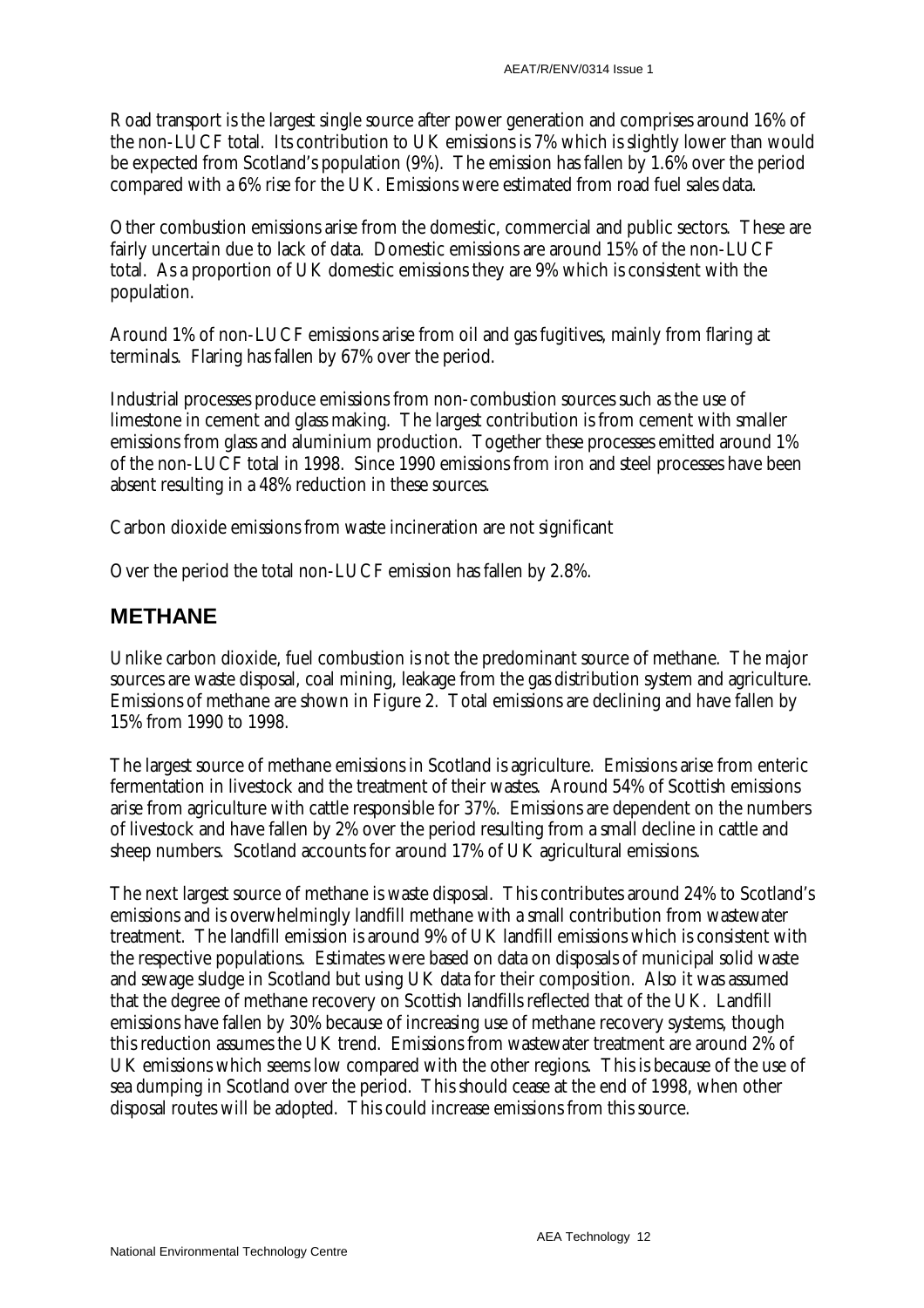The category fugitive emissions from fuels reports emissions of methane from coal mining, the oil and gas industry and natural gas distribution. The combined emission is around 18% of the Scottish total. This is a lower proportion compared with the total of England, Scotland, Wales and Northern Ireland where fugitives are around 26% of the total. This is a result of the greater contribution of coal mining and leakage from the gas transmission system elsewhere in the UK. Of these emissions, those from coal mining contributed 7%, oil and gas terminals 2% and natural gas distribution 9% of the Scottish total. Coal mining emissions have declined by 22% over the period due to the decline in the coal industry. Terminal emissions have decreased by 48% over the period. Gas leakage from the gas transmission system is reducing as the mains and services are renewed. The estimate of gas leakage from the gas transmission system is based on Transco data. This estimate is uncertain since leakage is not directly related to gas throughput, and it assumes that changes in the Scottish system reflect those of the UK. The reduction in gas leakage between 1990 and 1998 was around 8%.

Fuel combustion emissions of methane are not important and only account for 3.5%. Most of these emissions are from domestic coal combustion.

### **NITROUS OXIDE**

Emissions of nitrous oxide arise from a range of diverse sources including, combustion, agriculture and chemical processes. Emissions are uncertain, particularly those from agriculture.

Figure 3 shows emissions of nitrous oxide for 1990 and 1998 broken down by major IPCC source category. Total emissions were around 9% of the UK in 1998 and have declined by 14% since 1990.

Of the total emission of 17 kt in 1998, around 15 kt of this was from agriculture. Most of this was emissions arising from the category agricultural soils as a result of processes in the soil arising from (in order of magnitude):

- synthetic fertiliser application
- leaching of fertiliser N to ground and surface water
- wastes from grazing animals
- manure used as fertiliser
- atmospheric deposition of  $NH<sub>3</sub>$  and NO<sub>x</sub>
- ploughing in crop residues
- improved grass
- cultivation of legumes
- histosols (i.e. high organic content soils)
- field burning (discontinued in 1993)

A relatively small proportion (0.8 kt) is emitted from the treatment of agricultural wastes. Scottish agricultural emissions are around 15% of UK agricultural emissions and have fallen by around 9% since 1990.

The remaining 2 kt (8%) of nitrous oxide emissions result from fuel combustion. Just under half of this is from road transport with the remainder arising from stationary combustion - mainly combustion in power generation and industry. Whilst small, road transport emissions have risen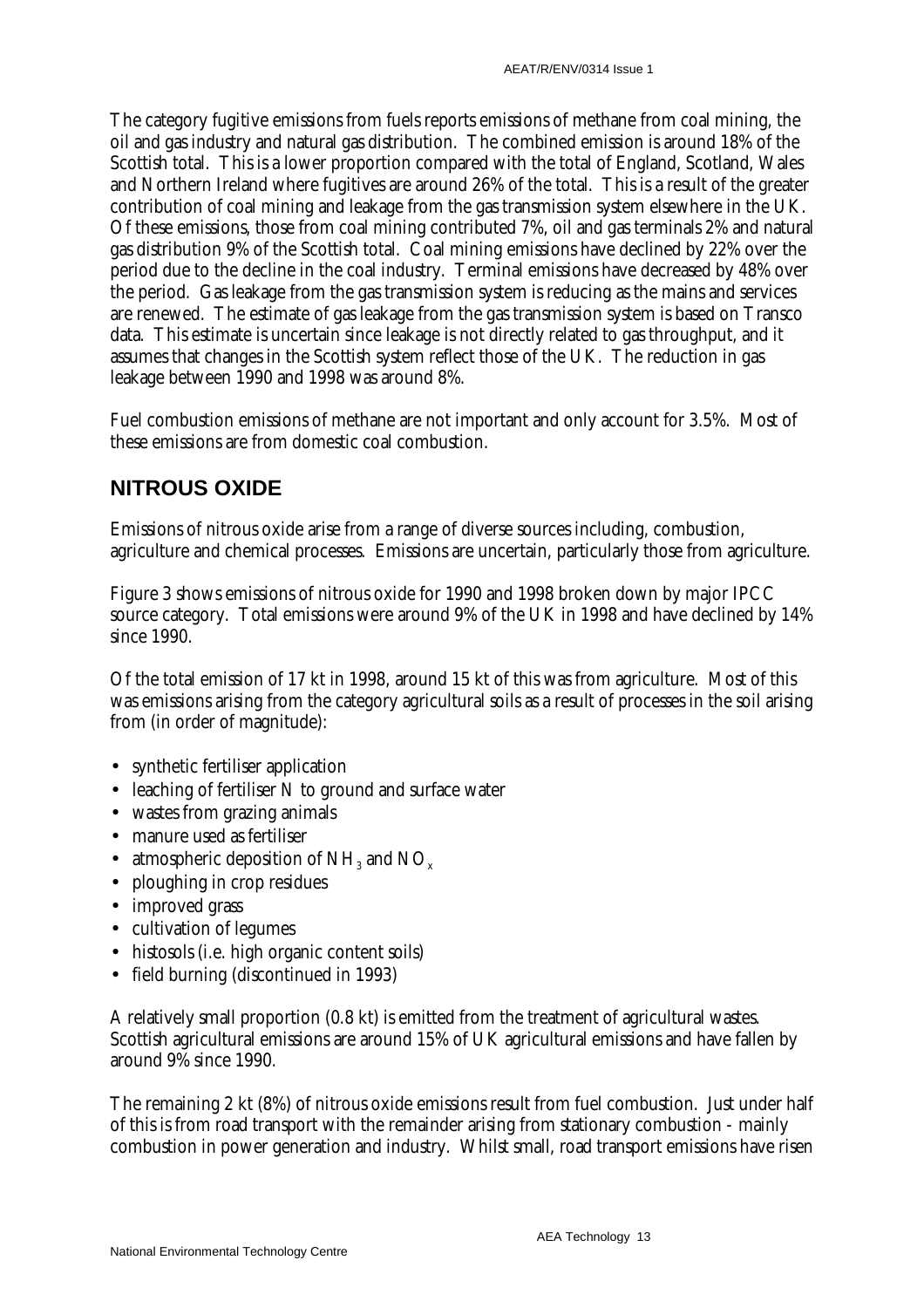by a factor of 2.7 over the period. This is a result of the increasing use of catalytic converters on cars.

In 1990 around 1.8 kt of nitrous oxide were emitted from a nitric acid plant in Leith, however by 1995 this had been dismantled and moved to Dublin. This is the main factor producing the reduction in emissions.

### **HYDROFLUOROCARBONS**

Total emissions of HFCs were 2% of the UK total (as CO<sub>2</sub> equivalent) in 1998. The main sources are aerosols and refrigeration. Emissions arise due to losses from refrigeration and air conditioning equipment during its manufacture and lifetime and these account for around 63% of HFC emissions (as  $CO<sub>2</sub>$  equivalent). The category aerosols includes mainly industrial aerosols and also medical use in metered dose inhalers. These account for 36% of HFC emissions (as  $CO<sub>2</sub>$  equivalent). The remaining emission source, fire fighting was negligible. The total emission has increased from virtually zero in 1990.

### **PERFLUOROCARBONS**

The largest source of perfluorocarbons in Scotland is consumption by the electronics industry which contributed around  $81\%$  of the total emission (as  $CO<sub>2</sub>$  equivalent) in 1998. Electronics production is concentrated in Scotland and contributes around 52% of UK electronics emissions and  $30\%$  of the UK PFC total (as  $CO$ , equivalent). Aluminium production also makes an important contribution accounting for  $17\%$  of Scotland's PFC emissions (as  $CO<sub>2</sub>$  equivalent) and 18% of UK aluminium production PFC emissions. The remaining sources are fire extinguishing systems, refrigeration and leakage from the soles of certain brands of training shoes. Overall emissions are 37% of the UK total (as  $CO<sub>2</sub>$  equivalent).

### **SULPHUR HEXAFLUORIDE**

The main source of sulphur hexafluoride is emissions from the electronics industry which accounts for 40% of the total emission for Scotland in 1998. Other emission sources are leakage from the soles of certain brands of training shoes and leakage from electrical switchgear used in power transmission. Overall emissions are 6% of the UK total.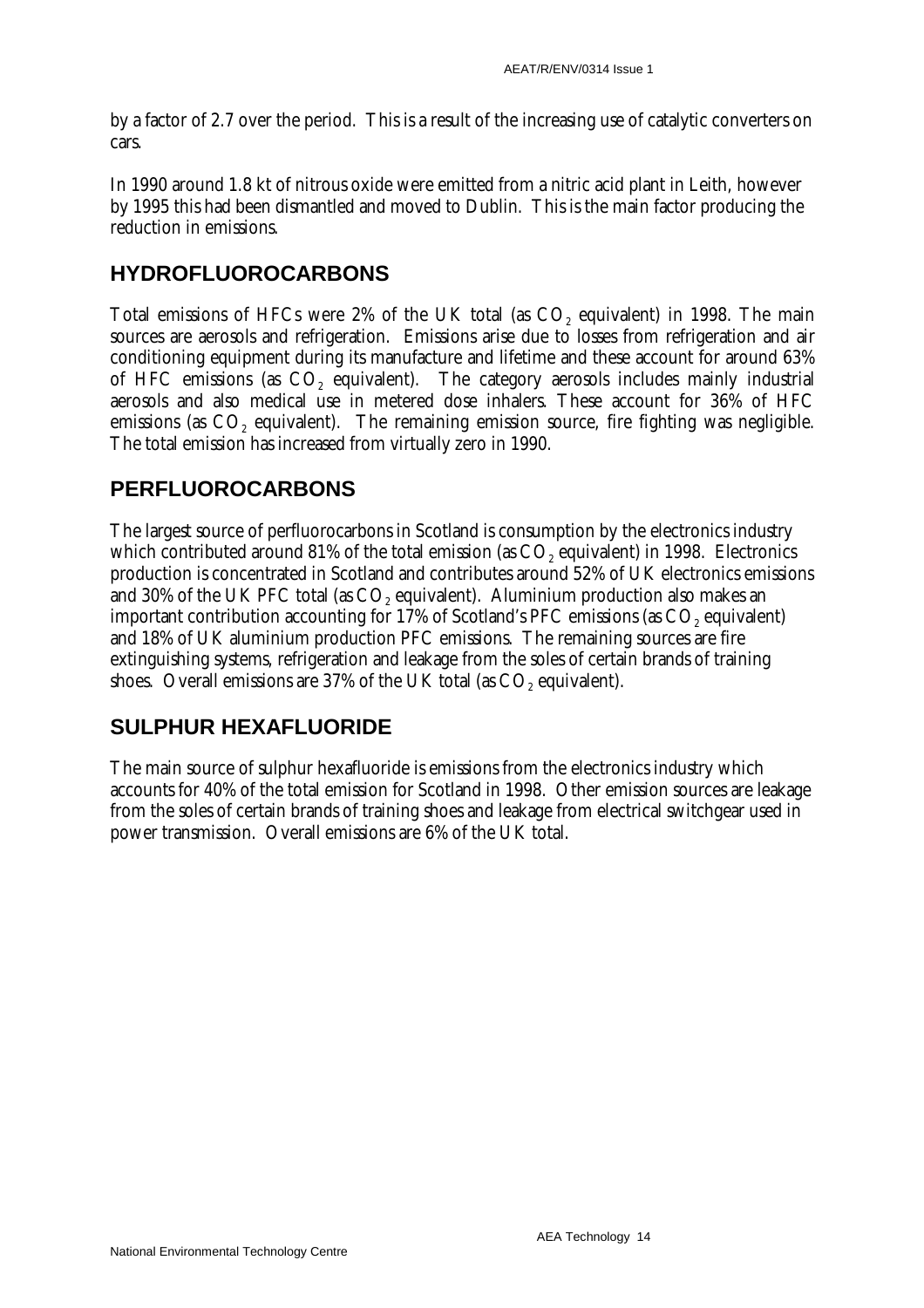# **Emissions in Wales**

### **CARBON DIOXIDE**

Figure 1 shows emissions of carbon dioxide for 1990 to 1998 broken down by major IPCC source category. Total emissions were around 6% of the UK total in 1998 and have decreased by 7% since 1990.

The largest source is Energy Industries, which includes power generation, refineries and solid fuel transformation processes. Electricity generation contributed around 12% of the total emission in 1998 which is lower than the UK proportion of 26%. The mix of generation capacity is different from the rest of the UK, there being a higher proportion of nuclear stations. Fossil fuel generation is from conventional coal stations and a gas fired CCGT. Emissions have decreased by 55% since 1990 in contrast with a fall of 25% in UK emissions. This is explained by reductions in fuel consumption and hence electricity production at the coal fired station at Aberthaw and the closure of the oil fired station at Pembroke. This is partly offset by the opening of a 528 MW combined cycle gas turbine (CCGT) at Deeside in 1994. Power generation emissions are around 3% of UK power generation emissions.

Petroleum refining constitutes a larger proportion of national emissions at 8% compared with 4% for the UK. The other energy emissions are mostly combustion emissions from coke ovens and solid fuel plant and account for 2% of the total. There are no significant emissions from oil and gas production.

Combustion emissions from manufacturing industry account for around 37% of the total compared with 16% for the UK. The high contribution from industry can be explained by the high concentration of iron and steel plant in Wales. This accounts for 45% of UK Iron and Steel combustion emissions. The other industry category is around 5% of the UK total. Iron and Steel combustion emissions have increased by 37% over the period. This estimate is based on estimates of both fuel consumption and iron and steel production.

Road transport is the largest single source after power generation and iron and steel, and comprises around 14% of the total. Its contribution to UK emissions is 4.5% which is around that which would be expected from Wales' population (5% of UK population). The estimate for 1995 and 1998 is rather uncertain since Welsh road fuel sales data are unavailable after 1993. Hence it was necessary to extrapolate from England/Wales data. The estimate was found to be consistent with estimates produced from Welsh vehicle km data. The emission has risen by 8% over the period which is similar to the UK.

Other combustion emissions arise from the domestic, commercial and public sectors. These are fairly uncertain due to lack of data. Domestic emissions are around 12% of the total. As a proportion of UK domestic emissions they are 5% which is consistent with the relative population sizes.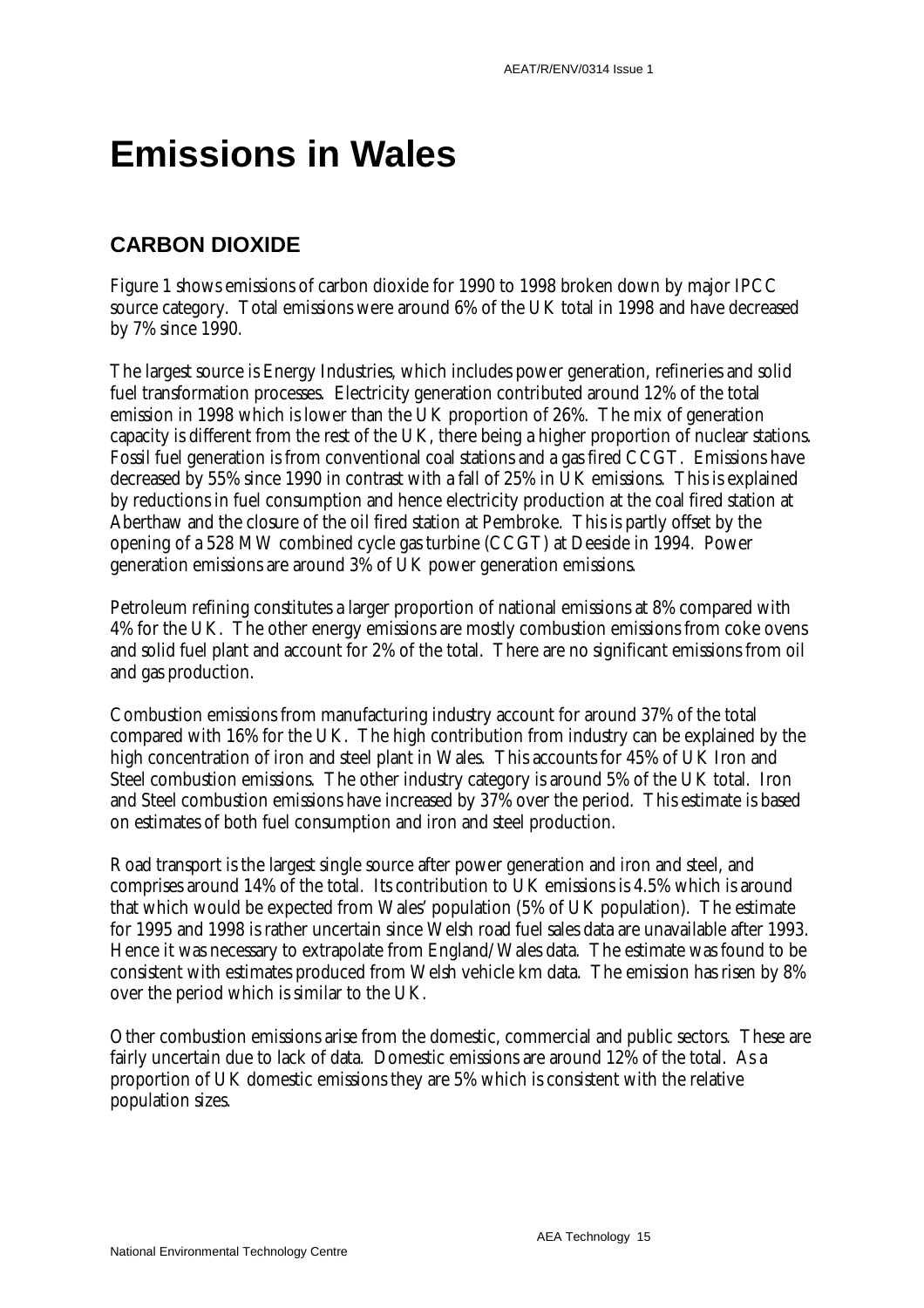Oil and gas fugitive emissions are largely absent however there are some fugitive emissions from coking and solid fuel production. These result mainly from the flaring of coke oven gas and account for around 2% of the total.

Emissions from Land Use Change and Forestry (LUCF) constitute around 3% of the total emission and contribute around 4% of the UK LUCF Emission. Most of this emission arises from the source 5D  $CO<sub>2</sub>$  Emissions and Removals from Soils. A carbon sink of -1.0 Mt  $CO<sub>2</sub>$ arises from 5A Changes in Forests and Other Woody Biomass which is of similar order to the LUCF emission. These emissions show little change over the period.

Industrial processes also produce emissions from non-combustion sources such as the use of limestone in cement and glass making. In Wales the largest contribution is from the Iron and Steel Industry from a range of sources including limestone use in blast furnaces, flaring of blast furnace gas and electric arc furnaces. Other industrial processes include cement, aluminium and glass production. Together these processes emitted around 5% of the total in 1998. The Welsh industrial process emission is around 15% of the UK on account of the high proportion of iron and steel and aluminium production in Wales.

There are no municipal waste incinerators in Wales.

Over the period the total emissions have decreased by 6% with the main decreases occurring in the electricity supply industry and increases in the iron and steel industry and other industry.

#### **METHANE**

Unlike carbon dioxide, fuel combustion is not the predominant source of methane. The major sources are agriculture, waste disposal, coal mining and leakage from the gas distribution system. Emissions of methane are shown in Figure 2. Total emissions are declining and have fallen by 22% from 1990 to 1998.

The largest source of methane emissions in Wales is agriculture. Emissions arise from enteric fermentation in livestock and the treatment of their wastes. Around 65% of Wales' emissions arise from agriculture with cattle responsible for 38% and sheep 26%. Emissions are dependent on the numbers of livestock and were fairly constant over the period with slight decreases in cattle numbers but increases in sheep. Wales accounts for around 14% of UK agricultural emissions.

The next largest source of methane is waste disposal. This contributes around 18% to Wales' emissions and is overwhelmingly landfill methane with a small contribution from wastewater treatment. The landfill emission is around 5% of UK landfill emissions which is consistent with the respective populations. Estimates were based on data on disposals of municipal solid waste and sewage sludge in Wales but using UK data for their composition. Also it was assumed that the degree of methane recovery on Welsh landfills reflected that of the rest of the UK. On this basis landfill emissions have fallen by 31% because of increasing use of methane recovery systems reflecting the UK trend. Emissions from wastewater treatment are around 3% of UK emissions and are dependent on the data on sewage disposals and disposal routes used.

The category fugitive emissions from fuels reports emissions of methane from coal mining, coke production and natural gas distribution. The combined emission is around 13% of the Welsh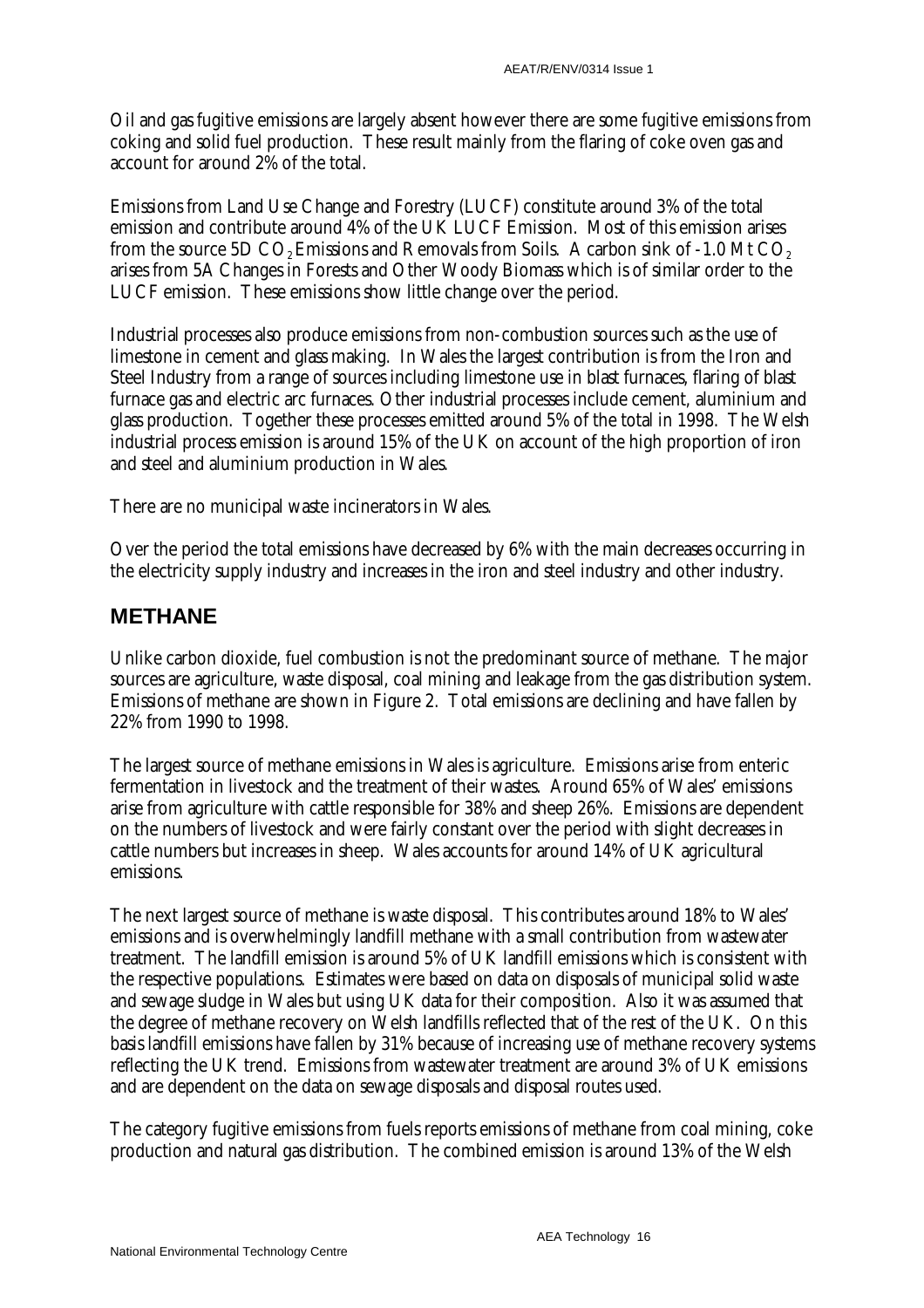total. This is a lower proportion compared with the total of England, Scotland, Wales and Northern Ireland where fugitive emissions are around 26% of the total. This is a result of the greater contribution of coal mining, oil and gas production and leakage from the gas transmissions system elsewhere in the UK. Of these emissions coal mining contributes 4%, coking 2% and natural gas distribution 8% to the Welsh total. Coal mining emissions have declined by 84% over the period due to the decline in the coal industry. Gas leakage from the gas transmission system is reducing as the mains and services are renewed. The estimate of gas leakage from the gas transmission system is extrapolated from the UK estimate using gas sales data. This estimate is uncertain since leakage is not directly related to gas throughput, and it assumes that changes in the Welsh system reflect those of the UK.

Combustion emissions are not an important source of methane. Altogether they account for around 3% of the total. Most of this comes from sintering in the iron and steel industry and domestic combustion of coal and anthracite.

### **NITROUS OXIDE**

Emissions of nitrous oxide arise mainly from agriculture and combustion. Emissions are uncertain, particularly those from agriculture.

Figure 3 shows emissions of nitrous oxide for 1990 to 1998 broken down by major IPCC source category. Total emissions were around 7% of the UK in 1998 and have increased by 7% since 1990.

Of the total emission of 11.8 kt in 1998, around 10.5 kt of this was from agriculture. Most of these were emissions arising from the category agricultural soils as a result of processes in the soil arising from (in order of magnitude):

- wastes from grazing animals
- leaching of fertiliser N to ground and surface water
- synthetic fertiliser application
- manure used as fertiliser
- atmospheric deposition of  $NH<sub>3</sub>$  and  $NO<sub>x</sub>$
- ploughing in crop residues
- improved grass
- histosols (i.e. high organic content soils)
- cultivation of legumes
- field burning (discontinued in 1993)

A relatively small proportion (0.5 kt) is emitted from the treatment of agricultural wastes. Welsh agricultural emissions are around 11% of UK agricultural emissions and have increased by 5% since 1990.

The remaining 1.3kt (11%) of nitrous oxide emissions result from fuel combustion. The main sources are power generation, road transport and industry. Whilst small, road transport emissions have risen by a factor of 3 over the period. This is a result of the increasing use of catalytic converters on cars.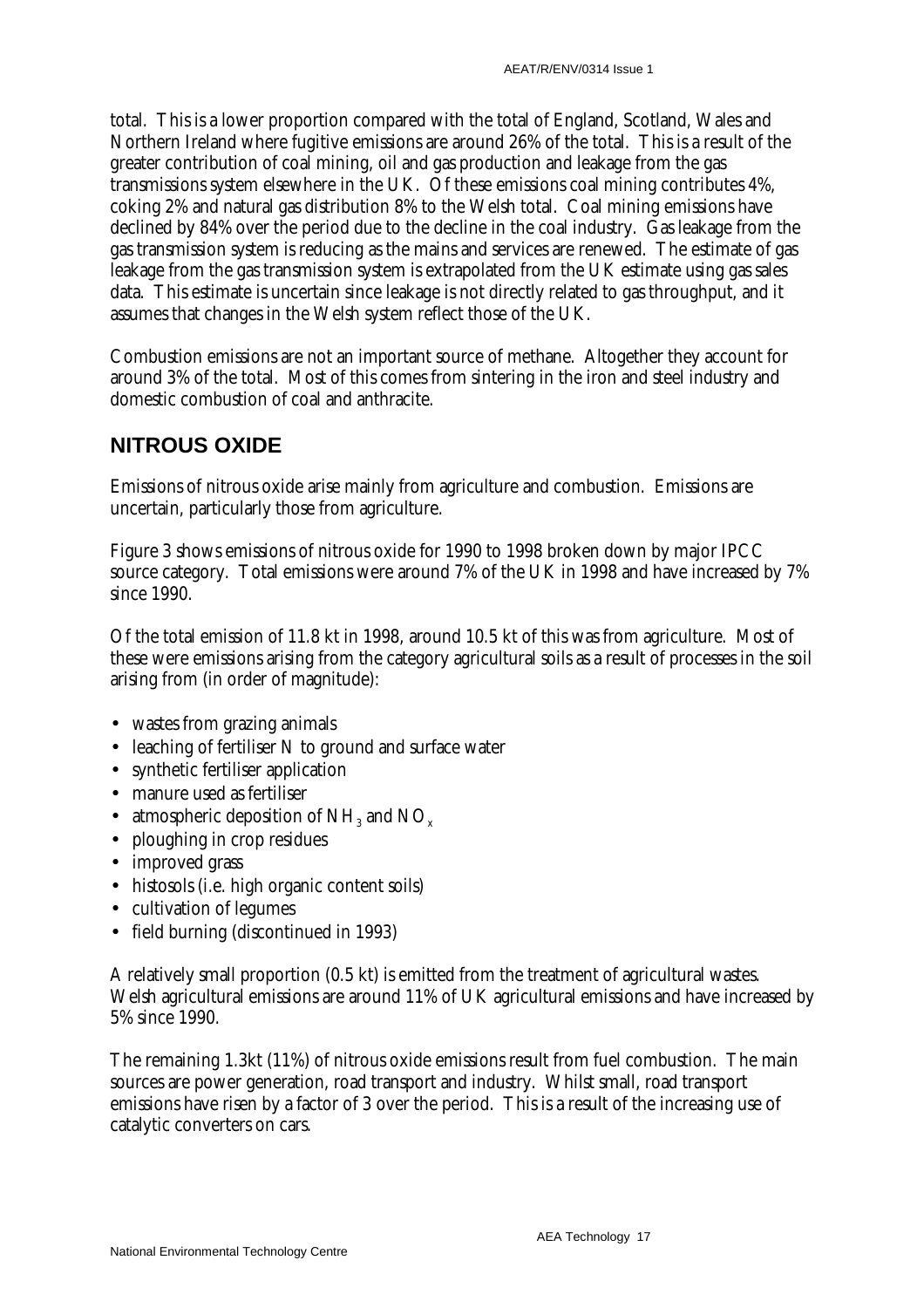#### **HYDROFLUOROCARBONS**

In 1998 the total HFC emission in Wales was 0.9% of the UK HFC total (as CO<sub>2</sub> equivalent). Refrigeration is the largest source and contributes  $63%$  to the total (as  $CO<sub>2</sub>$  equivalent). Here emissions arise due to losses from refrigeration and air conditioning equipment during its manufacture and lifetime. Aerosols contribute 36% to the total emission (as CO<sub>2</sub> equivalent). The category aerosols includes mainly industrial aerosols but also medical use in metered dose inhalers. The remaining emission source; fire fighting was negligible. The total emission has increased from virtually zero in 1990.

#### **PERFLUOROCARBONS**

The largest emission source of perfluorocarbons in Wales is the electronics industry which contributed around  $31\%$  of the total Welsh PFC emission (as  $CO<sub>2</sub>$  equivalent) in 1998. This is around 9% of UK electronics emissions. Aluminium production also makes an important contribution accounting for 67% of Wales' PFC emission (as  $CO<sub>2</sub>$  equivalent) and 33% of UK aluminium production emissions. The remaining sources are fire extinguishers, refrigeration and leakage from the soles of certain brands of training shoes. Overall, emissions are 17% of the UK PFC total (as CO<sub>2</sub> equivalent). Emissions of PFC have decreased by 73% mainly as a result of improved control measures in the aluminium industry.

#### **SULPHUR HEXAFLUORIDE**

Welsh emissions of sulphur hexafluoride were 6% of the UK total in 1998. The main source of emissions is from use as a cover gas in magnesium production. These account for around 58% of total emissions and comprise 7% of the UK magnesium production emission. The next largest sources of sulphur hexafluoride are leakage from the soles of certain brands of training shoes and emissions from the electrical switchgear used in electricity transmission. Together these account for 36% of the total. The remaining emissions are from the electronics industry and are around 7% of total Welsh emissions.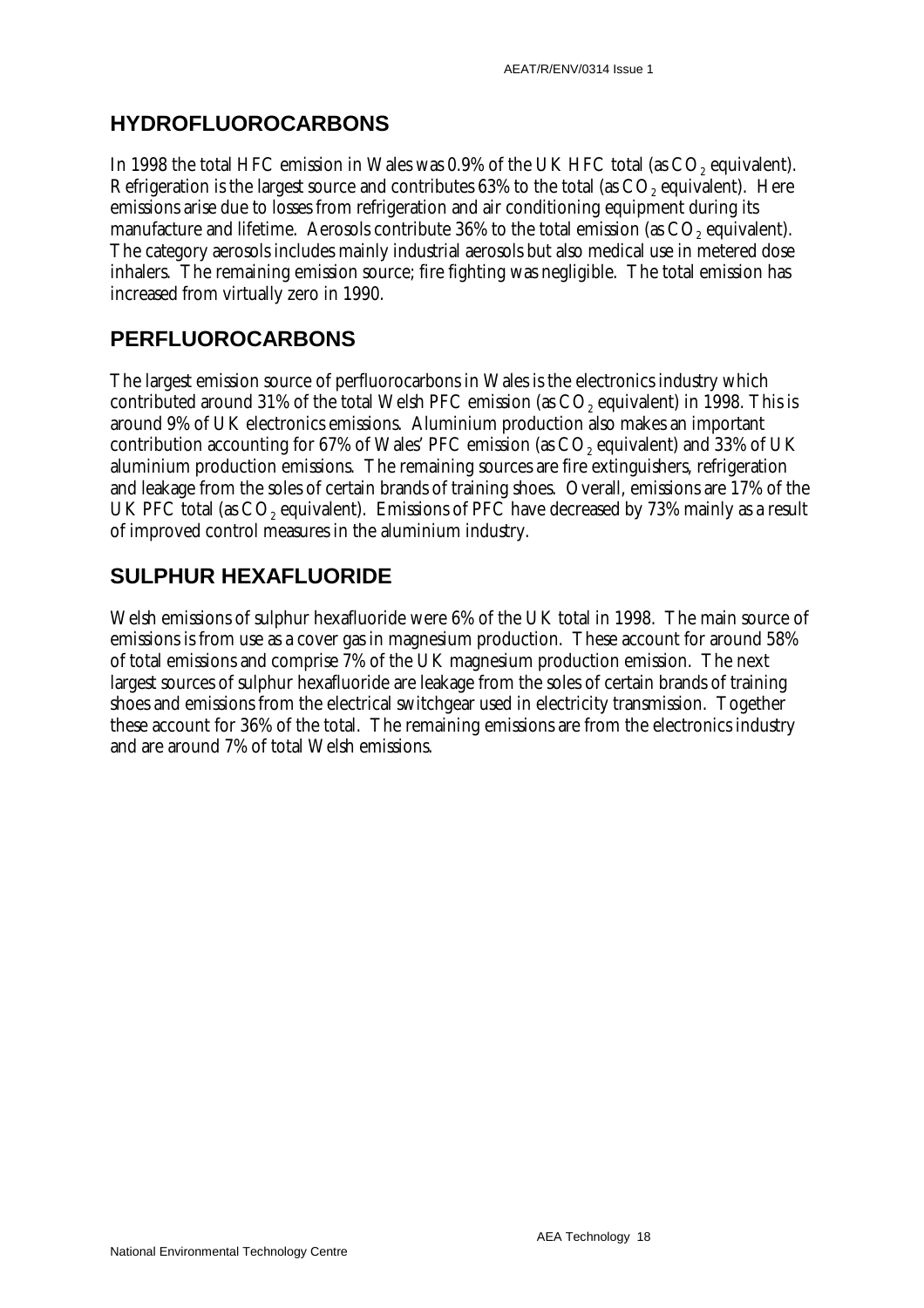# **Emissions in Northern Ireland**

#### **CARBON DIOXIDE**

Figure 1 shows emissions of carbon dioxide for 1990 and 1998 broken down by major IPCC source category. Total emissions in Northern Ireland were around 3% of the UK total in 1998 and have decreased by 9% since 1990.

The largest source is Energy Industries which is entirely power generation as there are no refineries, collieries, solid fuel transformation plant or oil and gas processing. Electricity generation contributed around 36% of the total emission which is higher than the UK proportion of 26%. The mix of generation capacity is quite different from the rest of the UK and from 1990 to 1995 consisted entirely of coal and oil fired stations. Since 1996, the largest power station in Northern Ireland has been converted from oil firing to operate on natural gas. The lack of nuclear and renewable generation up to 1996, together with the lack of natural gas contributed to the proportionately high emission from electricity generation. Moreover, the non-availability of natural gas led to a proportionately higher consumption of electricity than in the rest of the UK, also increasing emissions. The emission of  $CO_{2\text{ per}}$  unit energy produced is lower for natural gas than other fossil fuels. Emissions from electricity generation increased by 11% over the period but have declined by 11% since 1995. The recent decline is largely due to the conversion to natural gas.

Combustion emissions from manufacturing industry account for around 13% of the total compared with 16% for the UK. There is no iron and steel production so the category is entirely other industry. The other industry category is around 3% of the UK total, and has declined by about 5% over the period since 1990.

Road transport is the largest single source after power generation and residential, and comprises around 13% of the total. Its contribution to UK emissions is 2% which is less that which would be expected from Northern Ireland's population (2.5% of the UK). The emission has fallen by 28% over the period contrary to the UK trend of a 6% increase. Emissions are based on data on road fuel sales in Northern Ireland only and it is very likely that the figures quoted have been significantly affected by the amount of fuel used in Northern Ireland which has been purchased south of the border. IPCC (1997) guidelines require that carbon dioxide emissions in a country be based on fuel sales rather than fuel usage.

Other combustion emissions arise from the domestic, commercial and public sectors. Commercial and farming emissions are uncertain due to lack of data for this sector. Domestic emissions are around 20% of the total and are the largest source after power generation. As a proportion of UK domestic emissions they are 4% which is higher than would be consistent with the population. The reason for this is the non-availability of natural gas resulting in the high consumption of coal, burning oil and gas oil in the domestic sector. Northern Ireland has a proportionately higher consumption of LPG (bottled gas) than the rest of the UK, but in absolute terms this is not significant. The high consumption of coal and oil result in a higher emission per unit energy consumed than in the rest of the UK.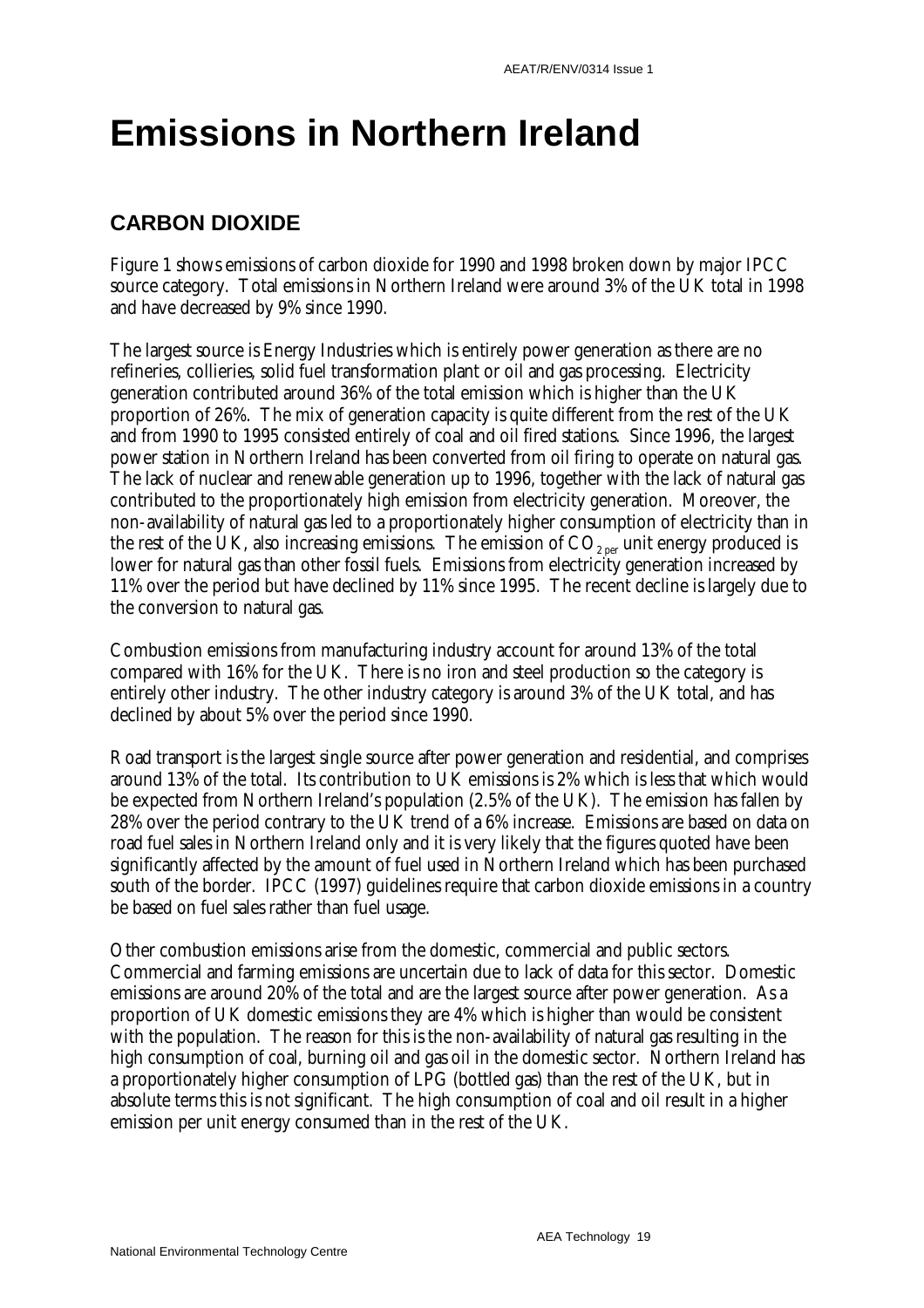The only process source of carbon dioxide are two cement plants and a glass factory which contribute around 2.5% to the total. Waste incineration is not a significant source of  $CO<sub>2</sub>$ .

Emissions from Land Use Change and Forestry (LUCF) constitute around 9% of the total emission and contribute around  $6\%$  of the UK LUCF Emission. Around 0.97 Mt CO<sub>2</sub> of this emission arises from the source 5D CO<sub>2</sub> Emissions and Removals from Soils whilst 0.56 Mt CO<sub>2</sub> result from other LUCF sources. These other sources are upland drainage and peat extraction. Peat extraction results in an emission of around 0.48 Mt CO<sub>2</sub>. A carbon sink of -0.64 Mt CO<sub>2</sub> arises from 5A Changes in Forests and Other Woody Biomass. These emissions have fallen by around 26% over the period.

#### **METHANE**

Unlike carbon dioxide, fuel combustion is not the predominant source of methane. The major sources are waste disposal and agriculture. Emissions of methane are shown in Figure 2. Total emissions show no particular trend over the period 1990 to 1998.

The largest source of methane emissions in Northern Ireland is agriculture. Emissions arise from enteric fermentation in livestock and the treatment of their wastes. Around 81% of Northern Ireland's emissions arise from agriculture with cattle responsible for 68%. Emissions are dependent on the numbers of livestock and have increased by 8% over the period resulting from an increase in cattle and sheep numbers. Northern Ireland accounts for around 12% of UK agricultural emissions.

The next largest source of methane is waste disposal. This contributes around 15% to Northern Ireland's emissions and is overwhelmingly landfill methane with a small contribution from wastewater treatment. The landfill emission is around 2.8% of UK landfill emissions which is consistent with the respective populations. Estimates were based on data on disposals of municipal solid waste and sewage sludge in Northern Ireland but using UK data for their composition. Also it was assumed that the degree of methane recovery on Irish landfills reflected that of the rest of the UK. On this basis landfill emissions have fallen by 29% because of increasing use of methane recovery systems reflecting the UK trend. Emissions from wastewater treatment are around 3% of UK emissions and are dependent on the data on sewage disposals used.

Combustion emissions are not a significant source of methane emissions. Altogether they account for around 4% of the total. Most of this comes from the domestic combustion of coal and anthracite.

### **NITROUS OXIDE**

Emissions of nitrous oxide arise from a range of diverse sources including, combustion, agriculture and chemical processes. Emissions are highly uncertain, particularly those from agriculture.

Figure 3 shows emissions of nitrous oxide for 1990 to 1998 broken down by major IPCC source category. Total emissions were around 6% of the UK emission in 1998 and have increased by 9% since 1990.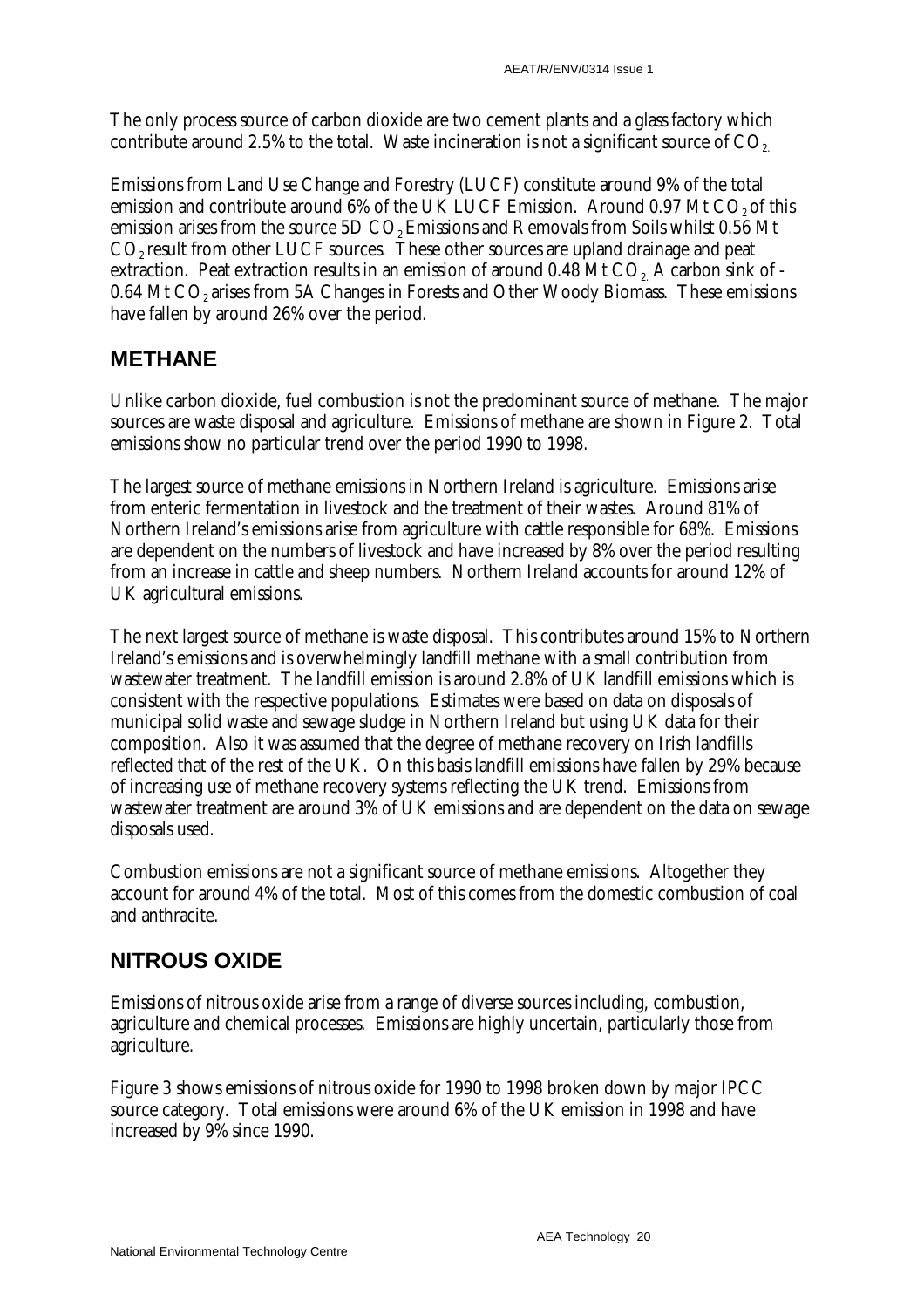Of the total emission of 10 kt in 1998, around 8 kt of this was from agriculture. Most of these were emissions from the source category agricultural soils as a result of processes in the soil arising from (in order of magnitude):

- leaching of fertiliser N to ground and surface water
- synthetic fertiliser application
- wastes from grazing animals
- manure used as fertiliser
- atmospheric deposition of  $NH<sub>3</sub>$  and  $NO<sub>x</sub>$
- ploughing in crop residues
- improved grass
- cultivation of legumes
- histosols (i.e. high organic content soils)
- field burning (discontinued in 1993)

A relatively small emission (0.7 kt) comes from the treatment of animal wastes. Agricultural emissions in Northern Ireland are around 9% of UK agricultural emissions and have increased by 7% since 1990.

Around 1.3 kt of nitrous oxide were emitted from a nitric acid plant contributing 13% to the total emission.

The remaining 0.8 kt (8%) of nitrous oxide emissions result from fuel combustion. Around 0.3 kt of this arises from road transport with the remainder arising from stationary combustion spread across all sectors. Whilst small, road transport emissions have risen by a factor of 3 over the period. This is a result of the increasing use of catalytic converters on cars.

### **HYDROFLUOROCARBONS**

Total emissions of HFCs in 1998 were 0.5% of the UK Total (as CO<sub>2</sub> equivalent). The main sources are aerosols and refrigeration (including air conditioning) each contributing around half of the total. Emissions arise from losses from refrigeration and air conditioning equipment during its manufacture and lifetime. The category aerosols, includes mainly industrial aerosols but also medical use in metered dose inhalers. The remaining emission source, fire fighting was negligible. The total emission has increased from virtually zero in 1990.

#### **PERFLUOROCARBONS**

Emissions of PFCs in Northern Ireland are very small. Overall emissions are 0.2% of the UK total (as CO<sub>2</sub> equivalent). The main sources are refrigeration and the gas filled soles of training shoes. The remaining emission from fire extinguishing systems is negligible. New data suggests that the use of PFCs in the electronics industry in Northern Ireland is not significant hence the revision since the previous inventory.

### **SULPHUR HEXAFLUORIDE**

Overall emissions were 0.9% of the UK total in 1998. The main sources of sulphur hexafluoride emissions are leakage from the electrical switching gear used in electricity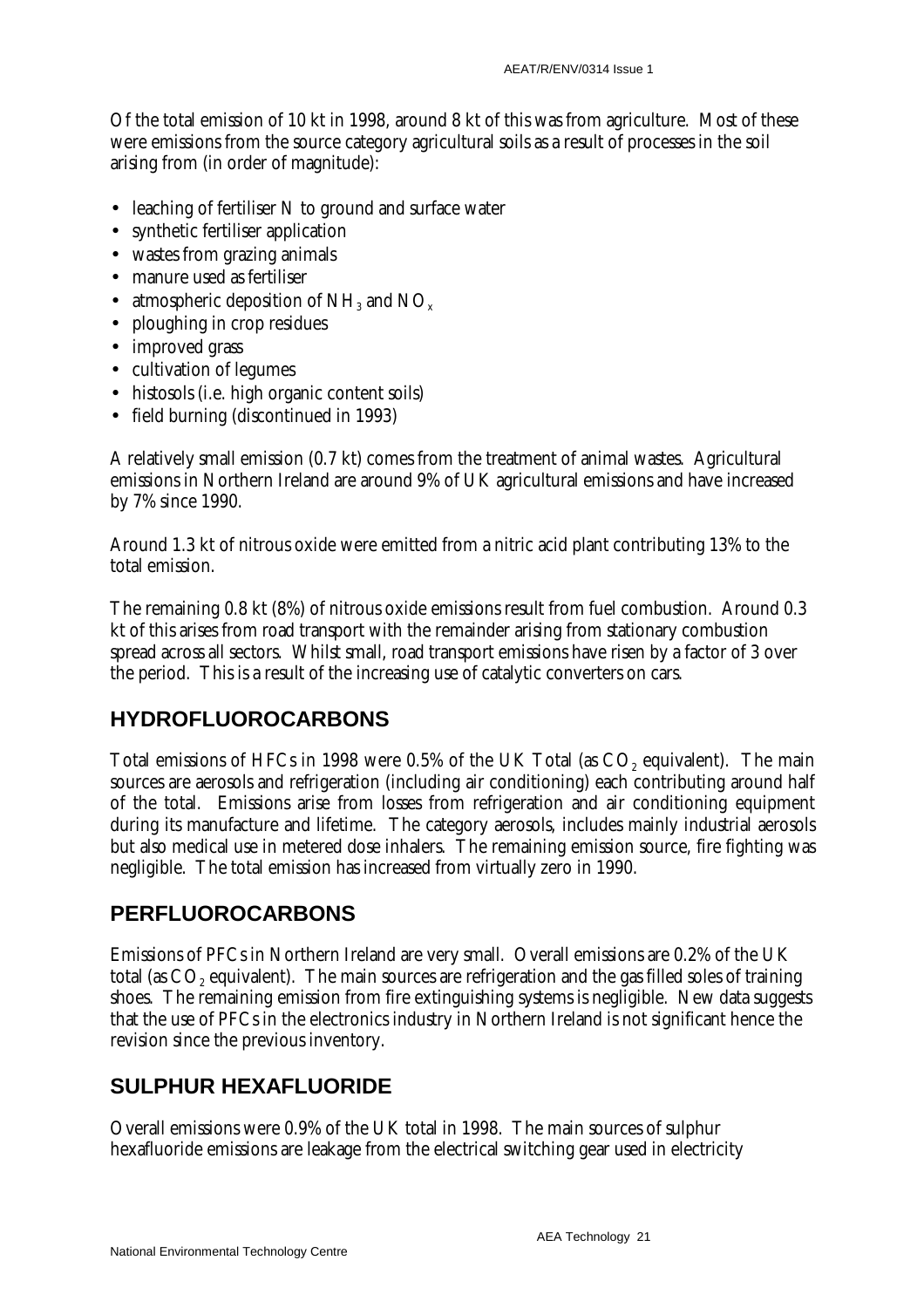transmission and the soles of certain brands of training shoes. New data suggest that the use of  $SF<sub>6</sub>$  in the electronics industry in Northern Ireland is negligible hence the revision since the previous inventory.

# **Unallocated Emissions**

These emissions arise from

- offshore oil and gas installations,
- fishing,
- coastal shipping,
- domestic aviation
- naval vessels
- military aircraft.

It was felt that they could not be allocated to the regions since they pertain to the UK as a whole. As a proportion of the 1998 UK total they account for carbon dioxide 5%; methane 3% and nitrous oxide 0.4%. There were no unallocated emissions of halocarbons and sulphur hexafluoride.

## **References**

DOE, (1994), Climate Change: The UK Programme; United Kingdom's First Report under the Framework Convention on Climate Change, HMSO, London.

DOE, (1997), Climate Change: The UK Programme; United Kingdom's Second Report under the Framework Convention on Climate Change, The Stationery Office, London.

Eggleston, HS, Salway, AG, Charles, D, Jones, BMR, Milne, R, (1998), Treatment of Uncertainties for National Estimates of Greenhouse Gas Emissions, National Environmental Technology Centre, AEA Technology, Report AEAT - 2688.

IPCC, (1996), Climate Change 1995. The Science of Climate Change. Contribution of Working Group 1 to the Second Assessment Report of the Intergovernmental Panel on Climate Change. Ed. Houghton, JT, Cambridge University Press.

Salway, AG, (2000). UK Greenhouse Gas Inventory, 1990 to 1998. Annual Report for submission under the Framework Convention on Climate Change, National Environmental Technology Centre, AEA Technology Centre, AEAT/R/ENV/0302.

Salway, AG, Dore, C, Watterson, J, Murrells, (1999), Greenhouse Gas Inventories for England, Scotland, Wales and Northern Ireland: 1990 and 1995: A Scoping Study. AEAT-6196 ISSB (1999) Iron and Steel Industry, Annual Statistics for the UK, ISSB Limited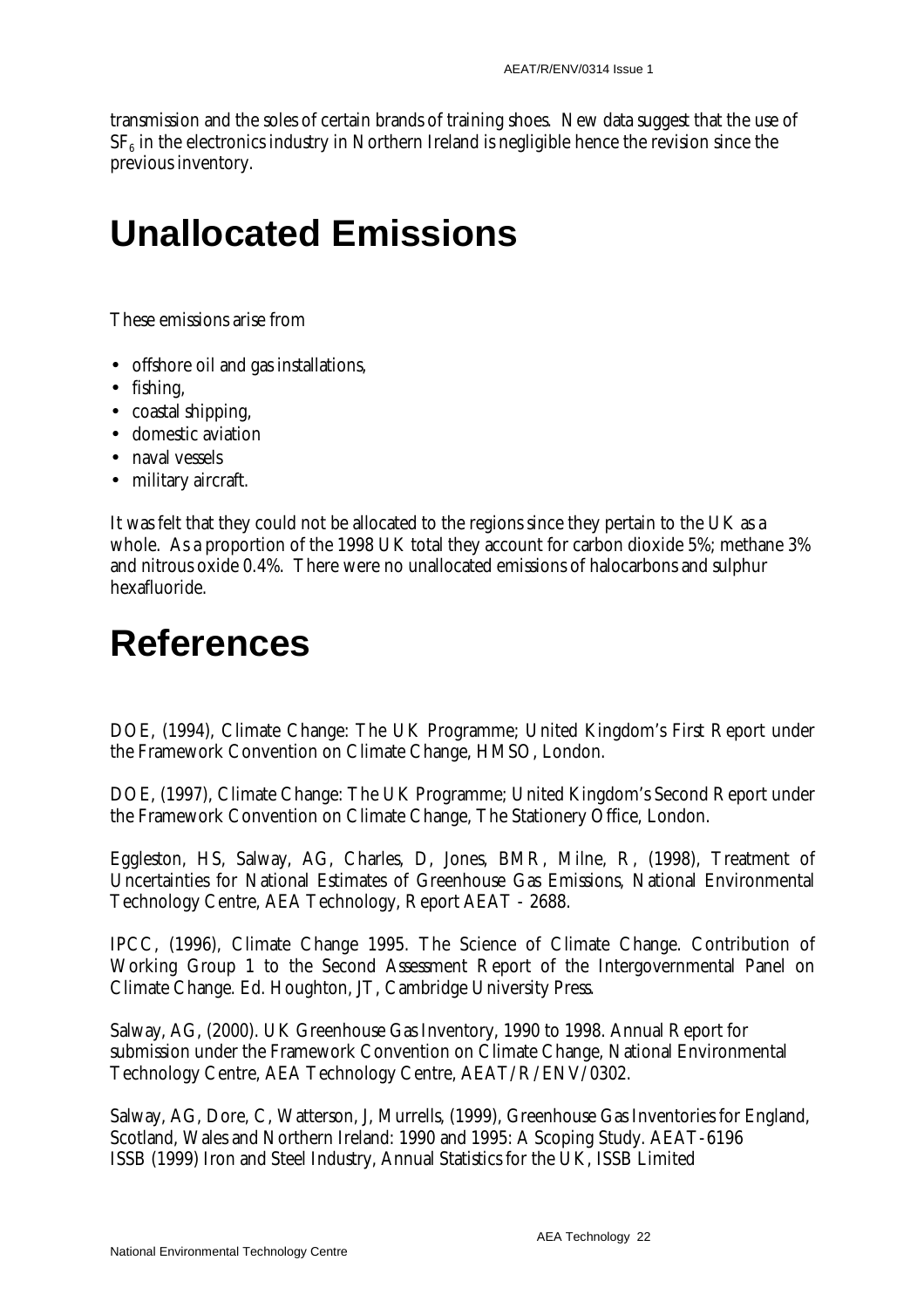IPCC, (1997), IPCC Revised 1996 Guidelines for National Greenhouse Gas Inventories, Volume 1, Greenhouse Gas Inventory Reporting Instructions, IPCC WGI Technical Support Unit, Hadley Centre, Meteorological Office, Bracknell, UK.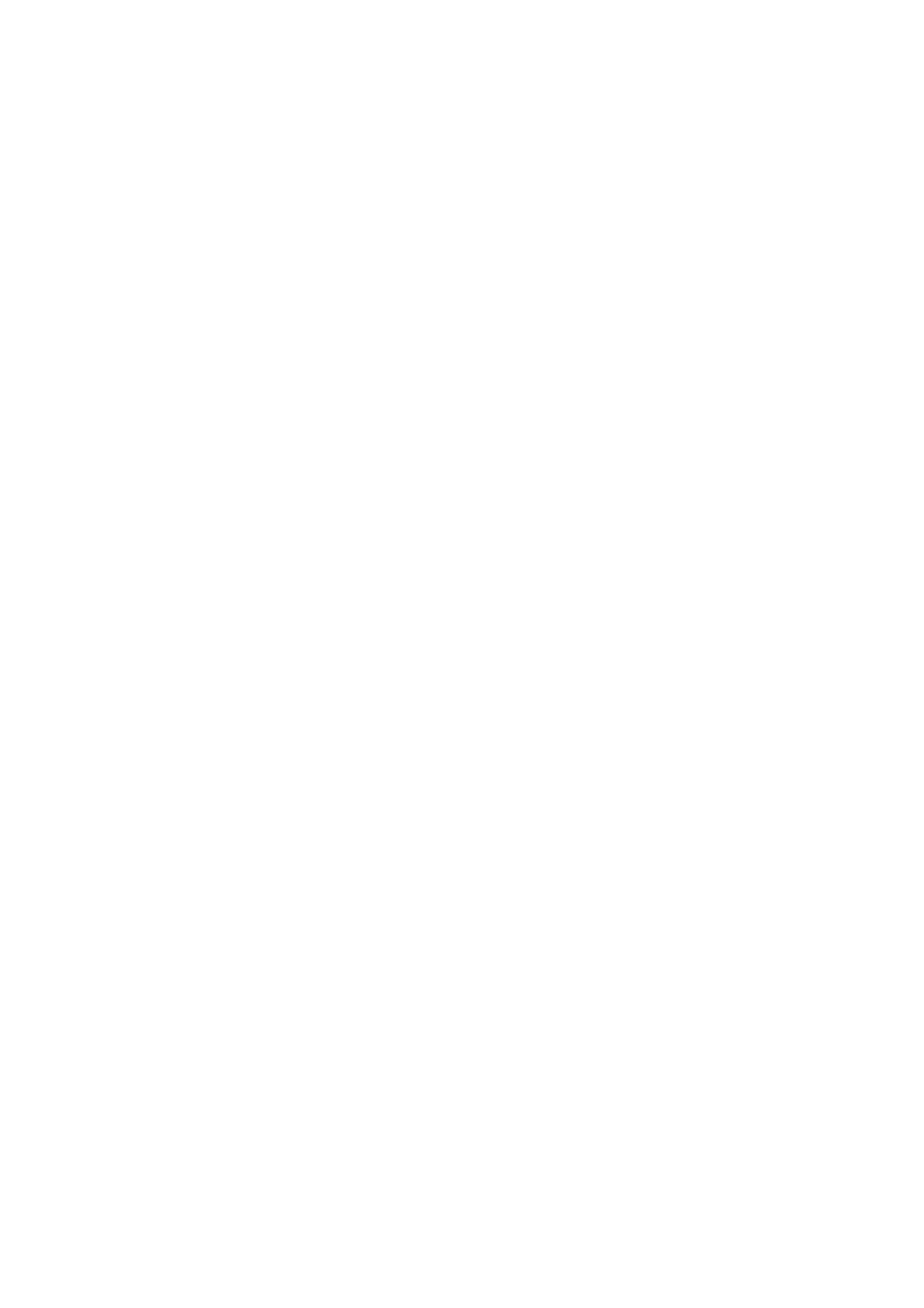

#### Figure 1 Emissions of Carbon Dioxide

National Environmental Technology Centre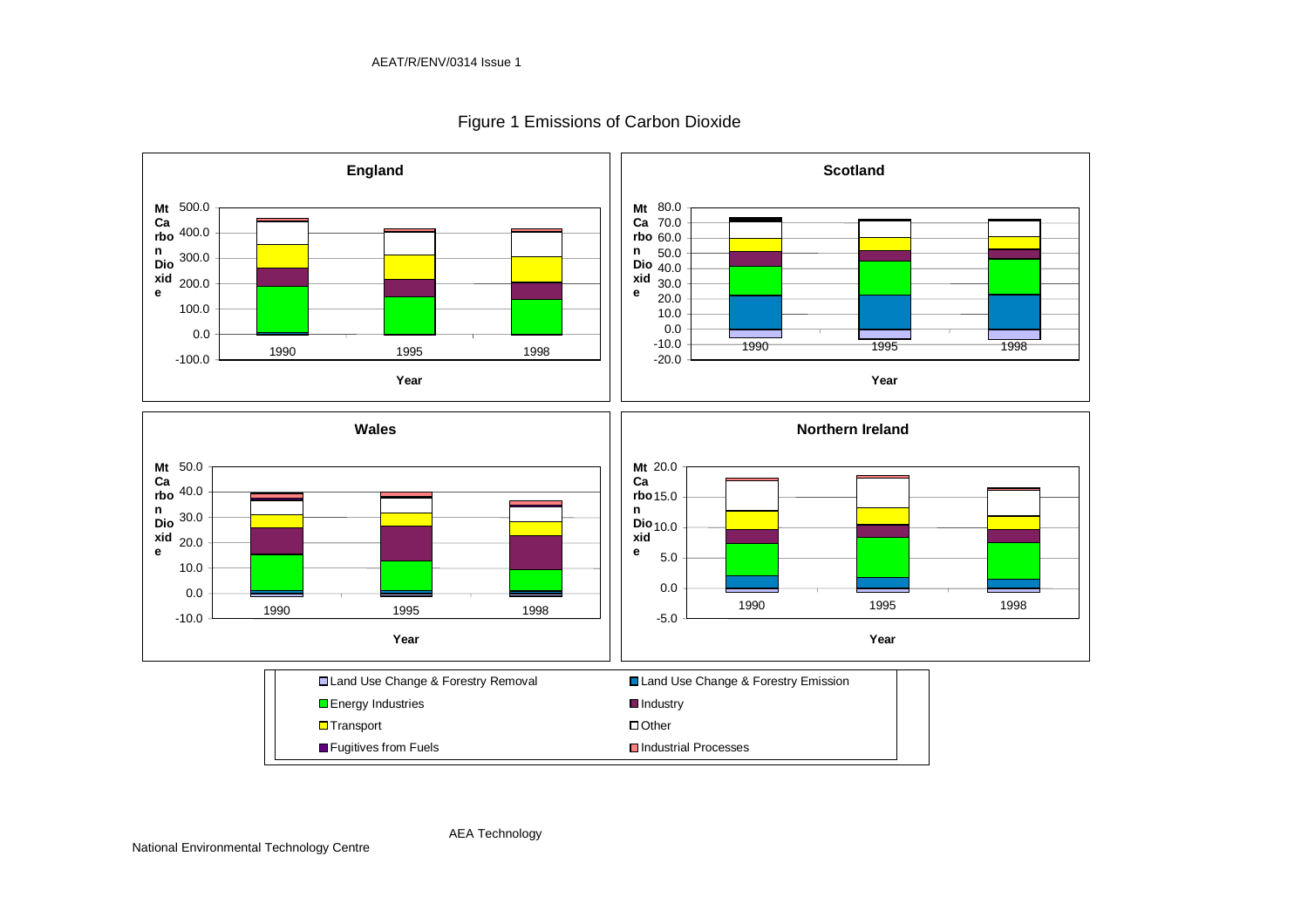AEA Technology



Figure 2 Emissions of Methane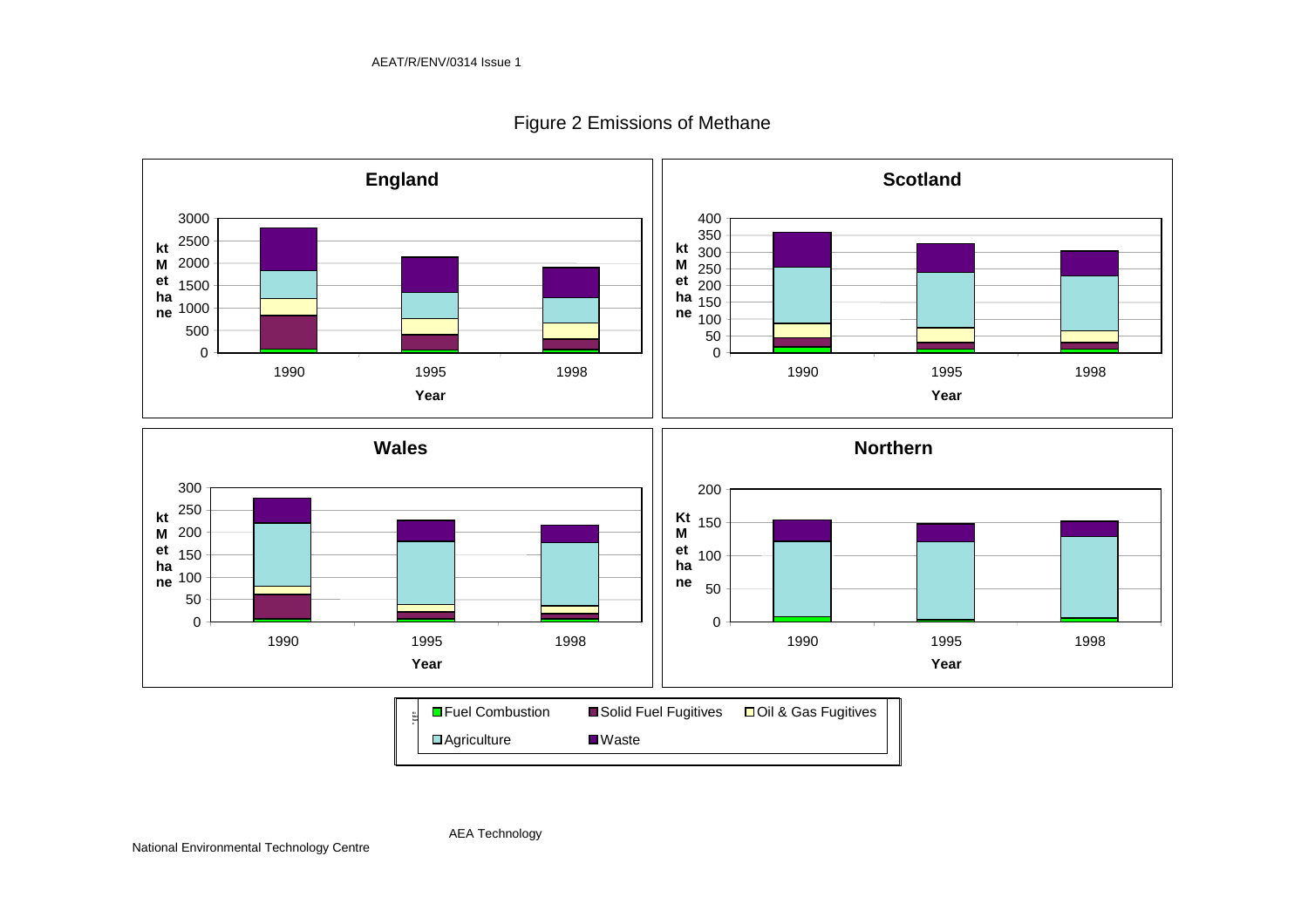

#### Figure 3 Emissions of Nitrous Oxide

**■ Other Combustion ■ Road Transport <b>□ Industrial Processes** ■ Agriculture 1990 1995 1998

AEA Technology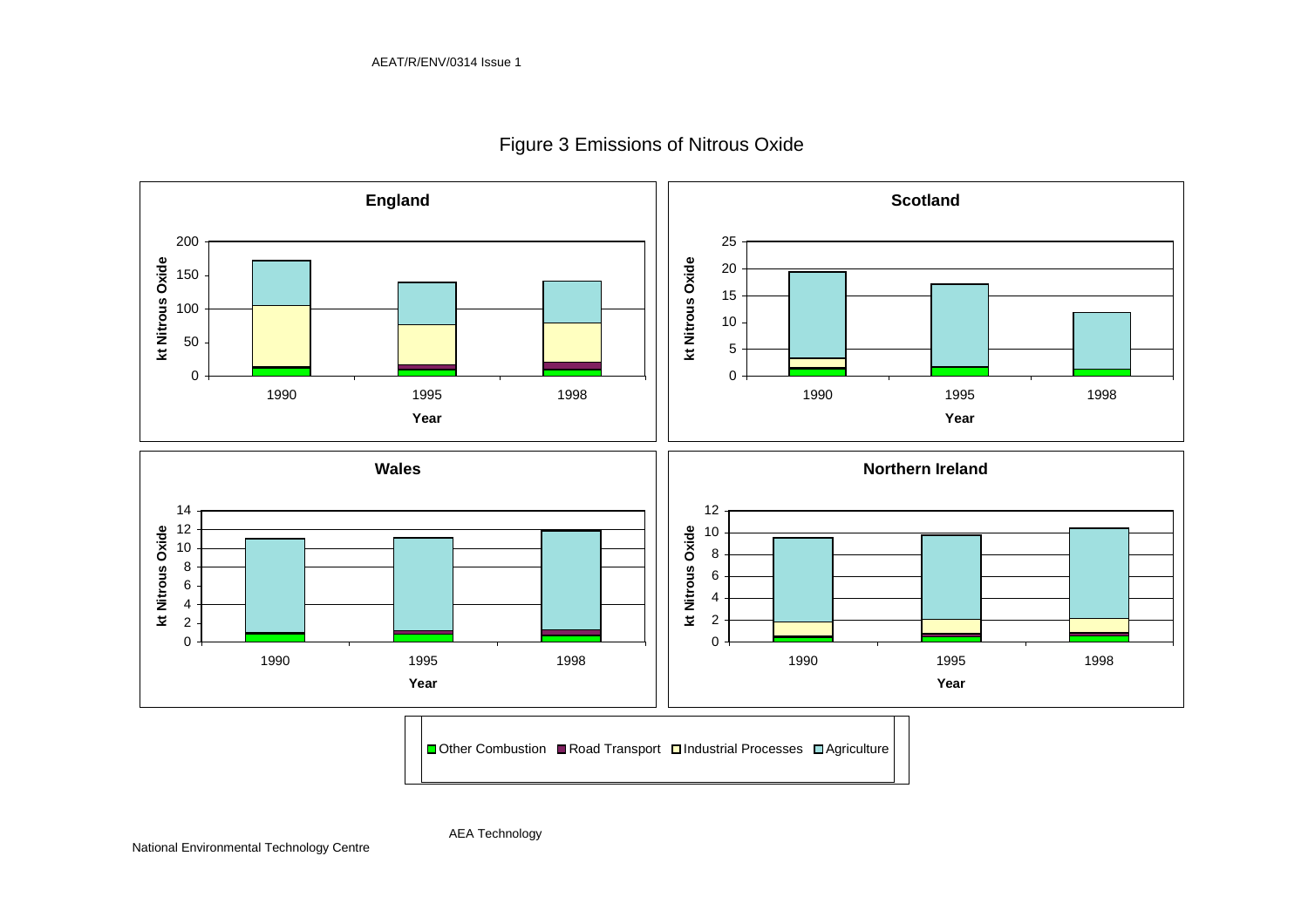

Figure 4 Emissions of HFCs

□ Aerosols and MDI ■Halocarbon Production **Refrigeration** ■Foams & Firefighting

AEA Technology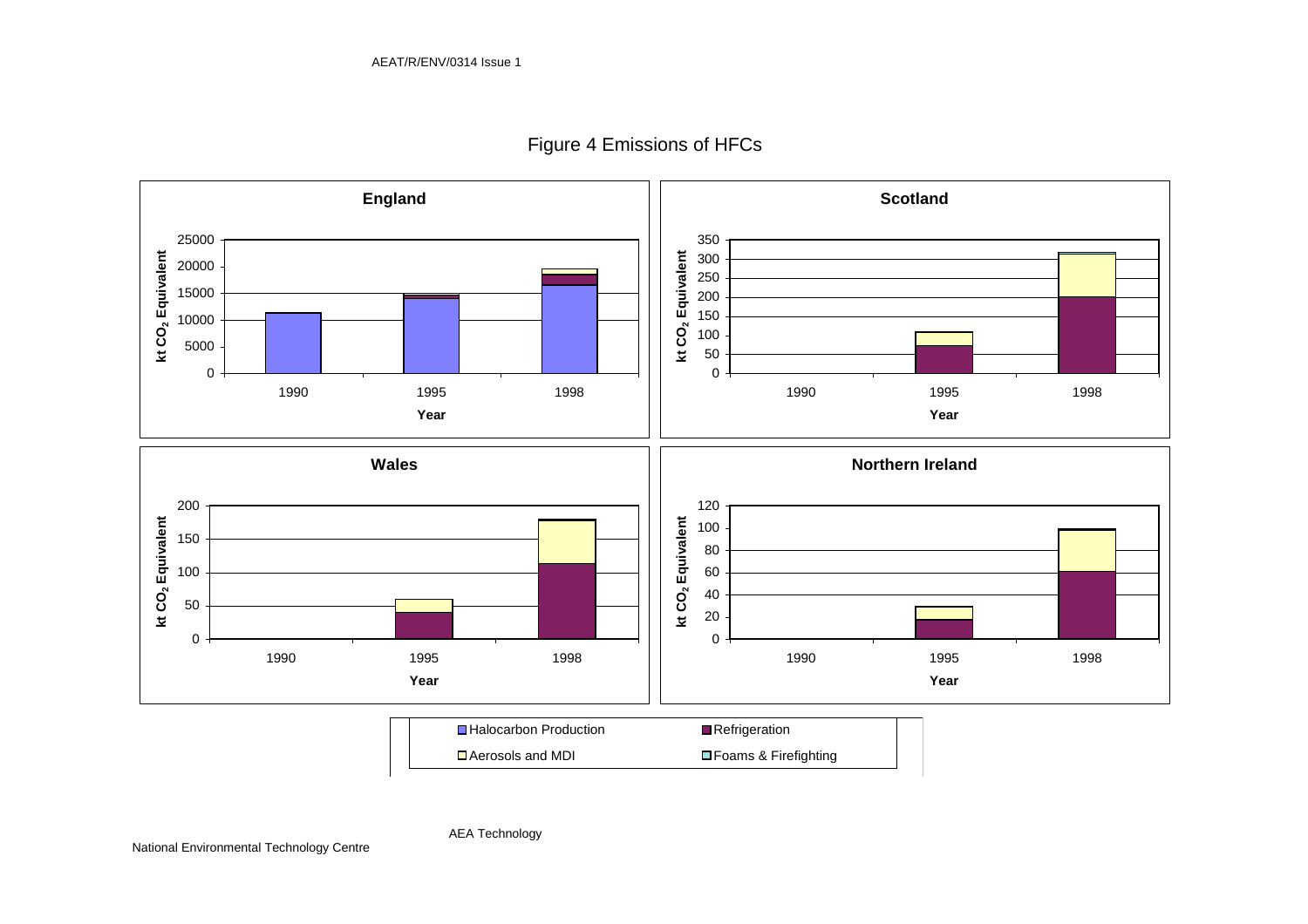

AEA Technology

Figure 5 Emissions of PFCs